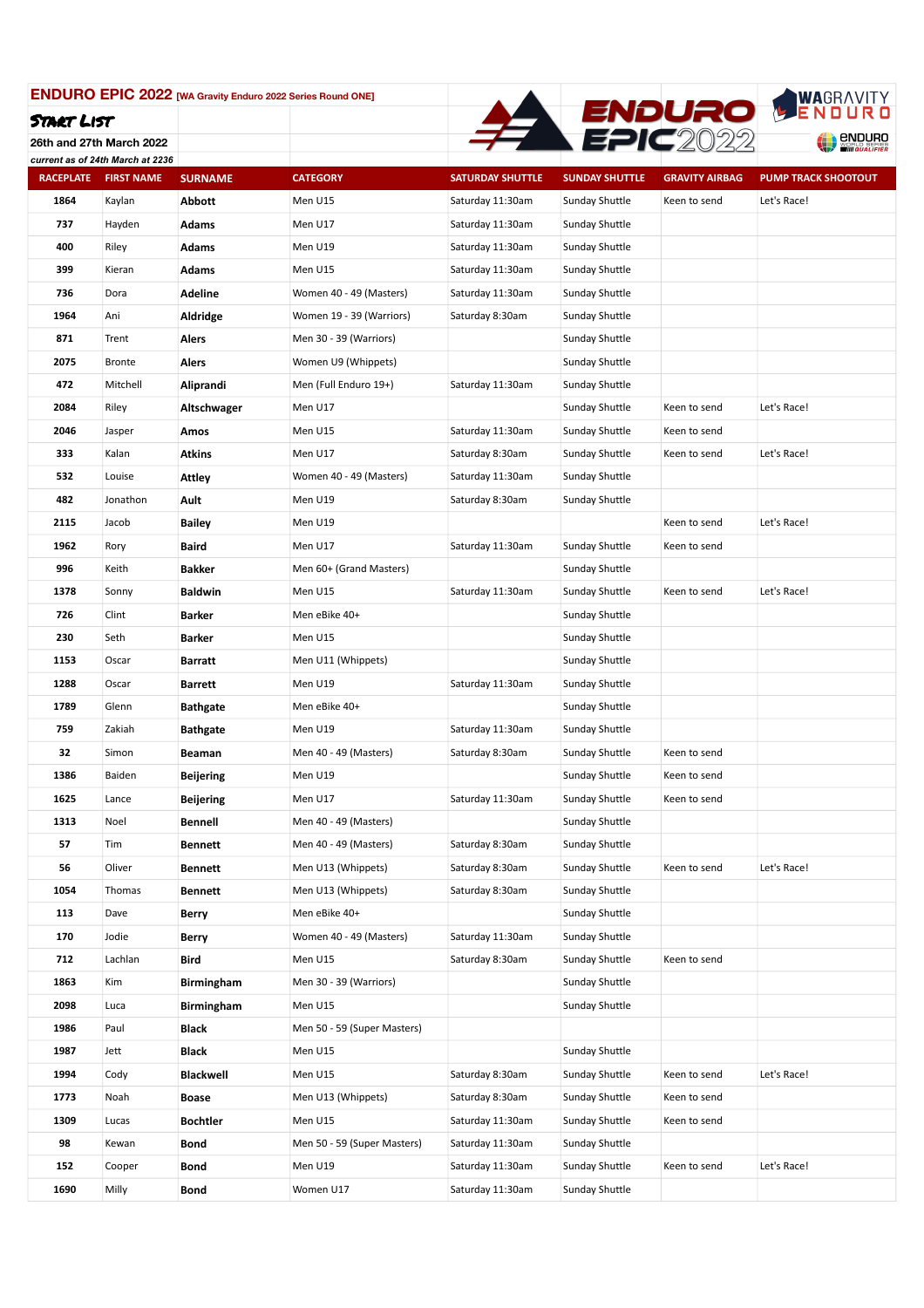

**26th and 27th March 2022**

|                  | current as of 24th March at 2236 |                        |                             |                         |                       |                       |                            |
|------------------|----------------------------------|------------------------|-----------------------------|-------------------------|-----------------------|-----------------------|----------------------------|
| <b>RACEPLATE</b> | <b>FIRST NAME</b>                | <b>SURNAME</b>         | <b>CATEGORY</b>             | <b>SATURDAY SHUTTLE</b> | <b>SUNDAY SHUTTLE</b> | <b>GRAVITY AIRBAG</b> | <b>PUMP TRACK SHOOTOUT</b> |
| 754              | Lachlan                          | <b>Bowden</b>          | Men U15                     | Saturday 11:30am        | Sunday Shuttle        | Keen to send          |                            |
| 1440             | Peter                            | Boyce                  | Men 50 - 59 (Super Masters) | Saturday 11:30am        | Sunday Shuttle        |                       |                            |
| 1890             | Archie                           | Boyle                  | Men U19                     | Saturday 8:30am         | Sunday Shuttle        | Keen to send          |                            |
| 1668             | Bodhi                            | <b>Bradley</b>         | Men U9 (Whippets)           | Saturday 8:30am         | Sunday Shuttle        | Keen to send          |                            |
| 1670             | Kai                              | <b>Bradley</b>         | Men U13 (Whippets)          | Saturday 8:30am         | Sunday Shuttle        |                       |                            |
| 1281             | John                             | <b>Bradley</b>         | Men eBike U40               | Saturday 8:30am         | Sunday Shuttle        |                       |                            |
| 137              | Ethan                            | Branchi                | Men U19                     | Saturday 11:30am        | Sunday Shuttle        |                       |                            |
| 371              | Tayde                            | <b>Brewer-Shearman</b> | Men U17                     |                         | Sunday Shuttle        |                       |                            |
| 193              | Tao                              | Brice                  | Men U17                     | Saturday 11:30am        | Sunday Shuttle        | Keen to send          |                            |
| 323              | Noah                             | Brice                  | Men U15                     | Saturday 11:30am        | Sunday Shuttle        | Keen to send          | Let's Race!                |
| 704              | Maddy                            | Bright                 | Women 19 - 39 (Warriors)    | Saturday 11:30am        | Sunday Shuttle        |                       |                            |
| 909              | Angus                            | <b>Briginshaw</b>      | Men U15                     | Saturday 11:30am        | Sunday Shuttle        | Keen to send          | Let's Race!                |
| 307              | Otto                             | <b>Brockhoff</b>       | Men U17                     | Saturday 11:30am        | Sunday Shuttle        |                       |                            |
| 1916             | Lucas                            | Brown                  | Men U17                     | Saturday 11:30am        | Sunday Shuttle        | Keen to send          |                            |
| 1456             | Kyron                            | <b>Buesnel</b>         | Men 30 - 39 (Warriors)      | Saturday 11:30am        | Sunday Shuttle        |                       |                            |
| 1266             | Seth                             | <b>Bullock</b>         | Men U17                     | Saturday 11:30am        | Sunday Shuttle        |                       |                            |
| 2070             | Michael                          | Bunn                   | Men 30 - 39 (Warriors)      | Saturday 11:30am        | Sunday Shuttle        |                       |                            |
| 1147             | Holly                            | <b>Burgess</b>         | Women 19 - 39 (Warriors)    | Saturday 8:30am         | Sunday Shuttle        | Keen to send          |                            |
| 2012             | Ben                              | <b>Burnside-Wright</b> | Men U15                     | Saturday 11:30am        | Sunday Shuttle        |                       |                            |
| 1391             | Lionel                           | <b>Byrne Colclough</b> | Men U15                     | Saturday 11:30am        | Sunday Shuttle        |                       |                            |
| 1993             | Rory                             | Cabiac                 | Men U15                     | Saturday 8:30am         | Sunday Shuttle        | Keen to send          |                            |
| 1078             | Dylan                            | Campbell               | Men U15                     | Saturday 8:30am         | Sunday Shuttle        | Keen to send          |                            |
| 2039             | Chace                            | Campbell               | Men U15                     |                         | Sunday Shuttle        |                       |                            |
| 188              | Josh                             | Casey                  | Men U19                     | Saturday 8:30am         | Sunday Shuttle        |                       |                            |
| 1997             | Jack                             | <b>Challis</b>         | Men U17                     | Saturday 8:30am         | Sunday Shuttle        |                       |                            |
| 1775             | Callum                           | Chansbury              | Men U15                     | Saturday 8:30am         | Sunday Shuttle        |                       |                            |
| 1463             | Liam                             | Cheeseman              | Men U17                     |                         | Sunday Shuttle        |                       |                            |
| 652              | Tim                              | Chester                | Men 30 - 39 (Warriors)      |                         | Sunday Shuttle        |                       |                            |
| 1130             | Xavier                           | Chester                | Men U19                     | Saturday 8:30am         | <b>Sunday Shuttle</b> | Keen to send          |                            |
| 1410             | Lok                              | Chin                   | Men 40 - 49 (Masters)       | Saturday 11:30am        | Sunday Shuttle        |                       |                            |
| 2041             | Andrew                           | <b>Chivers</b>         | Men U19                     | Saturday 11:30am        | Sunday Shuttle        | Keen to send          |                            |
| 1923             | Christiany                       | Christiany             | Women eBike U40             | Saturday 11:30am        | Sunday Shuttle        |                       |                            |
| 43               | <b>Bailey</b>                    | Christie               | Men U19                     | Saturday 11:30am        | Sunday Shuttle        |                       |                            |
| 1953             | Alex                             | Christie               | Men 19 - 29 (Weapons)       | Saturday 11:30am        | Sunday Shuttle        |                       |                            |
| 1231             | Zac                              | Cicanese               | Men U15                     | Saturday 11:30am        | Sunday Shuttle        | Keen to send          |                            |
| 2026             | <b>Brett</b>                     | Clark                  | Men Welcome                 | Saturday 11:30am        | Sunday Shuttle        |                       |                            |
| 2094             | Fraser                           | Clark                  | Men U15                     |                         | Sunday Shuttle        |                       |                            |
| 1010             | Ethan                            | Clark                  | Men U19                     | Saturday 11:30am        | Sunday Shuttle        |                       |                            |
| 2095             | Fletcher                         | Clark                  | Men U13 (Whippets)          |                         | Sunday Shuttle        |                       |                            |
| 239              | Wilson                           | Clarke                 | Men U19                     | Saturday 11:30am        | Sunday Shuttle        |                       |                            |
| 26               | Darcy                            | Cleveland              | Men (Full Enduro 19+)       | Saturday 11:30am        | Sunday Shuttle        |                       |                            |
| 1256             | Kobe                             | Cocivera               | Men U17                     | Saturday 11:30am        | Sunday Shuttle        |                       | Let's Race!                |
| 1372             | Drew                             | Coleman                | Men U15                     | Saturday 11:30am        | Sunday Shuttle        | Keen to send          | Let's Race!                |
| 913              | Chloe                            | Collis                 | Women U17                   | Saturday 8:30am         | Sunday Shuttle        |                       | Let's Race!                |
|                  |                                  |                        |                             |                         |                       |                       |                            |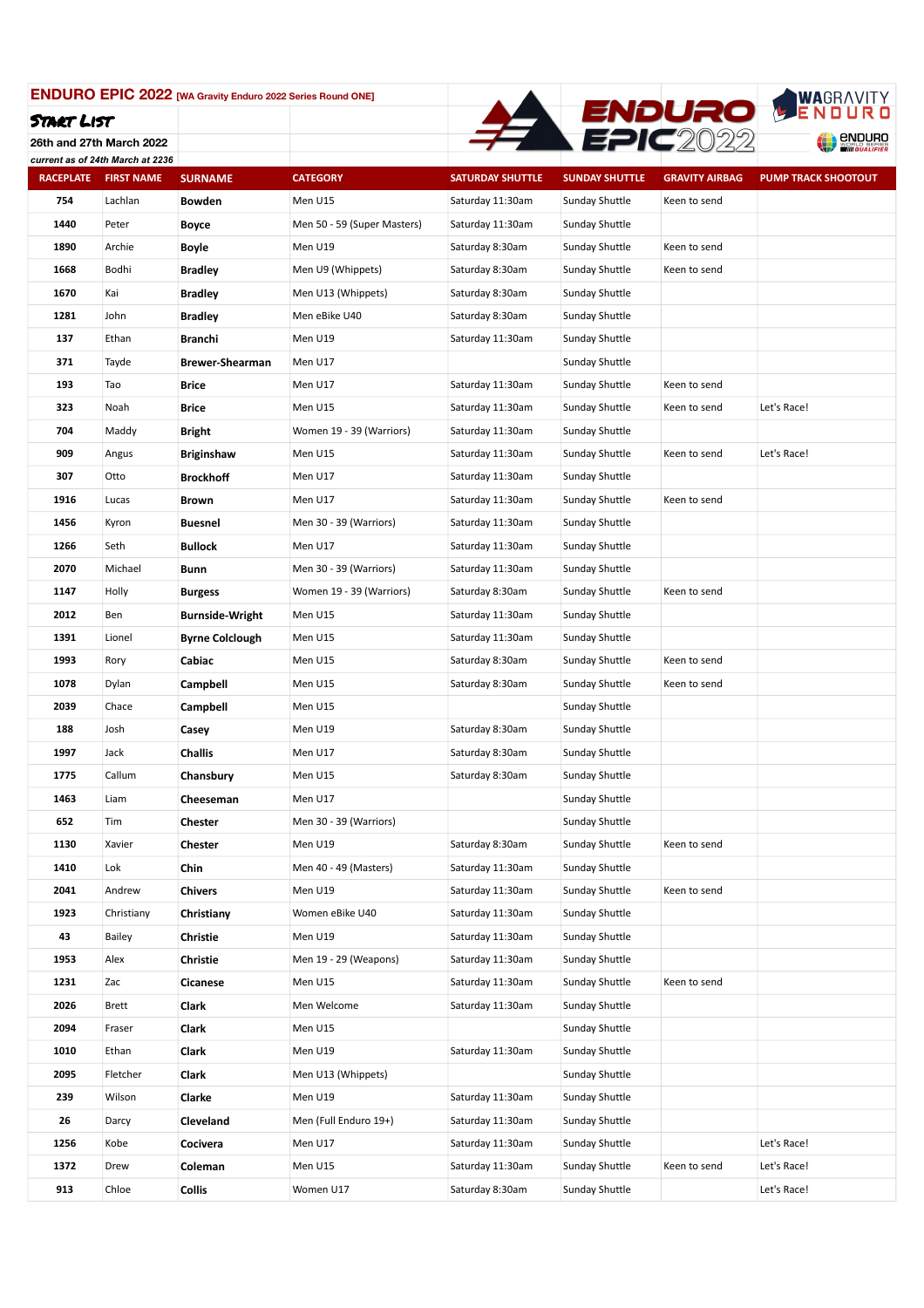

**26th and 27th March 2022** *current as of 24th March at 2236*

| current as or zwar march at zzoo<br><b>RACEPLATE</b> | <b>FIRST NAME</b> | <b>SURNAME</b>   | <b>CATEGORY</b>             | <b>SATURDAY SHUTTLE</b> | <b>SUNDAY SHUTTLE</b> | <b>GRAVITY AIRBAG</b> | <b>PUMP TRACK SHOOTOUT</b> |
|------------------------------------------------------|-------------------|------------------|-----------------------------|-------------------------|-----------------------|-----------------------|----------------------------|
| 392                                                  | Jeremy            | Collis           | Men U13 (Whippets)          | Saturday 8:30am         | Sunday Shuttle        | Keen to send          | Let's Race!                |
| 453                                                  | Adam              | <b>Collis</b>    | Men 40 - 49 (Masters)       | Saturday 8:30am         | Sunday Shuttle        |                       | Let's Race!                |
| 149                                                  | Bryce             | <b>Commins</b>   | Men (Full Enduro 19+)       | Saturday 8:30am         | Sunday Shuttle        |                       |                            |
| 426                                                  | Mason             | Cornick          | Men U15                     | Saturday 8:30am         | Sunday Shuttle        |                       |                            |
| 786                                                  | Alfie             | Cotter           | Men U17                     | Saturday 8:30am         | Sunday Shuttle        |                       |                            |
| 1854                                                 | Liam              | Cowburn          | Men U15                     | Saturday 8:30am         | Sunday Shuttle        | Keen to send          | Let's Race!                |
| 2107                                                 | Bryn              | Crawford         | Men Welcome                 |                         | Sunday Shuttle        |                       |                            |
| 1839                                                 | William           | Currey           | Men U15                     | Saturday 8:30am         | Sunday Shuttle        |                       | Let's Race!                |
| 2035                                                 | Tony              | Curtin           | Men (Full Enduro 19+)       | Saturday 11:30am        | Sunday Shuttle        | Keen to send          |                            |
| 1185                                                 | Jaxon             | <b>Dalgleish</b> | Men U13 (Whippets)          | Saturday 11:30am        | Sunday Shuttle        |                       |                            |
| 1179                                                 | Archie            | <b>Dalgleish</b> | Men U11 (Whippets)          | Saturday 11:30am        | Sunday Shuttle        |                       |                            |
| 9                                                    | lan               | Daniel           | Men 50 - 59 (Super Masters) |                         |                       |                       |                            |
| 2007                                                 | Caitlin           | <b>Davidovic</b> | Women 19 - 39 (Warriors)    | Saturday 8:30am         | Sunday Shuttle        |                       |                            |
| 1628                                                 | Jayden            | Davis            | Men 30 - 39 (Warriors)      |                         | Sunday Shuttle        |                       |                            |
| 381                                                  | Kellen            | De Brito         | Men U17                     | Saturday 11:30am        | Sunday Shuttle        | Keen to send          |                            |
| 1698                                                 | Francois          | De Jager         | Men 30 - 39 (Warriors)      | Saturday 11:30am        | Sunday Shuttle        | Keen to send          |                            |
| 263                                                  | Nathan            | De Jong          | Men 40 - 49 (Masters)       | Saturday 8:30am         | Sunday Shuttle        | Keen to send          |                            |
| 192                                                  | Charles           | De Silva         | Men 30 - 39 (Warriors)      |                         | Sunday Shuttle        | Keen to send          |                            |
| 1074                                                 | Eugene            | De Silva         | Men 40 - 49 (Masters)       |                         | Sunday Shuttle        |                       |                            |
| 878                                                  | Wayne             | De Villiers      | Men 30 - 39 (Warriors)      |                         | Sunday Shuttle        |                       |                            |
| 77                                                   | Fransua           | De Wit           | Men 40 - 49 (Masters)       |                         | Sunday Shuttle        |                       |                            |
| 614                                                  | Oliver            | <b>Deeks</b>     | Men U11 (Whippets)          | Saturday 11:30am        | Sunday Shuttle        |                       |                            |
| 273                                                  | Oliver            | Delaney          | Men U9 (Whippets)           |                         | Sunday Shuttle        |                       |                            |
| 2097                                                 | Mitchell          | <b>Delfos</b>    | Men U15                     | Saturday 8:30am         | Sunday Shuttle        |                       |                            |
| 128                                                  | Mirco             | Della Vecchia    | Men 40 - 49 (Masters)       |                         | Sunday Shuttle        |                       |                            |
| 156                                                  | Jacob             | Della Vecchia    | Men U19                     |                         | Sunday Shuttle        |                       |                            |
| 2092                                                 | Jake              | Della-Pollina    | Men U17                     | Saturday 11:30am        | Sunday Shuttle        | Keen to send          | Let's Race!                |
| 1671                                                 | Koby              | Dickinson        | Men U13 (Whippets)          | Saturday 11:30am        | <b>Sunday Shuttle</b> |                       |                            |
| 882                                                  | Ryan              | Dillon           | Men 40 - 49 (Masters)       |                         |                       | Keen to send          |                            |
| 64                                                   | Taashi            | Dingey           | Men U17                     | Saturday 8:30am         | Sunday Shuttle        | Keen to send          |                            |
| 133                                                  | Sage              | Dingey           | Men U15                     | Saturday 8:30am         | Sunday Shuttle        | Keen to send          |                            |
| 21                                                   | Graham            | Dixon            | Men 60+ (Grand Masters)     | Saturday 8:30am         | Sunday Shuttle        |                       |                            |
| 1969                                                 | Shane             | Dobson           | Men 50 - 59 (Super Masters) | Saturday 8:30am         | Sunday Shuttle        |                       |                            |
| 2029                                                 | Sacha             | Dowell           | Women 40 - 49 (Masters)     | Saturday 11:30am        | Sunday Shuttle        |                       |                            |
| 1252                                                 | Jason             | Dowie            | Men U19                     | Saturday 8:30am         | Sunday Shuttle        |                       |                            |
| 1240                                                 | Koby              | Drage-Edwards    | Men U17                     | Saturday 8:30am         | Sunday Shuttle        | Keen to send          |                            |
| 1786                                                 | Finn              | Drage-Edwards    | Men U15                     | Saturday 8:30am         | Sunday Shuttle        | Keen to send          |                            |
| 1299                                                 | Jack              | <b>Driscoll</b>  | Men U17                     | Saturday 11:30am        | Sunday Shuttle        |                       |                            |
| 1233                                                 | Jeremy            | <b>Driscoll</b>  | Men eBike U40               |                         |                       |                       |                            |
| 1167                                                 | <b>Bradley</b>    | Drummond         | Men 30 - 39 (Warriors)      | Saturday 11:30am        | Sunday Shuttle        |                       |                            |
| 1139                                                 | Jake              | Drummond         | Men U15                     | Saturday 11:30am        | Sunday Shuttle        |                       |                            |
| 1138                                                 | Jy                | Drummond         | Men U13 (Whippets)          | Saturday 11:30am        | Sunday Shuttle        |                       |                            |
| 2059                                                 | Charlie           | <b>Dudek</b>     | Men U17                     | Saturday 8:30am         | Sunday Shuttle        | Keen to send          |                            |
| 884                                                  | Callum            | Duff             | Men U15                     | Saturday 11:30am        | Sunday Shuttle        | Keen to send          | Let's Race!                |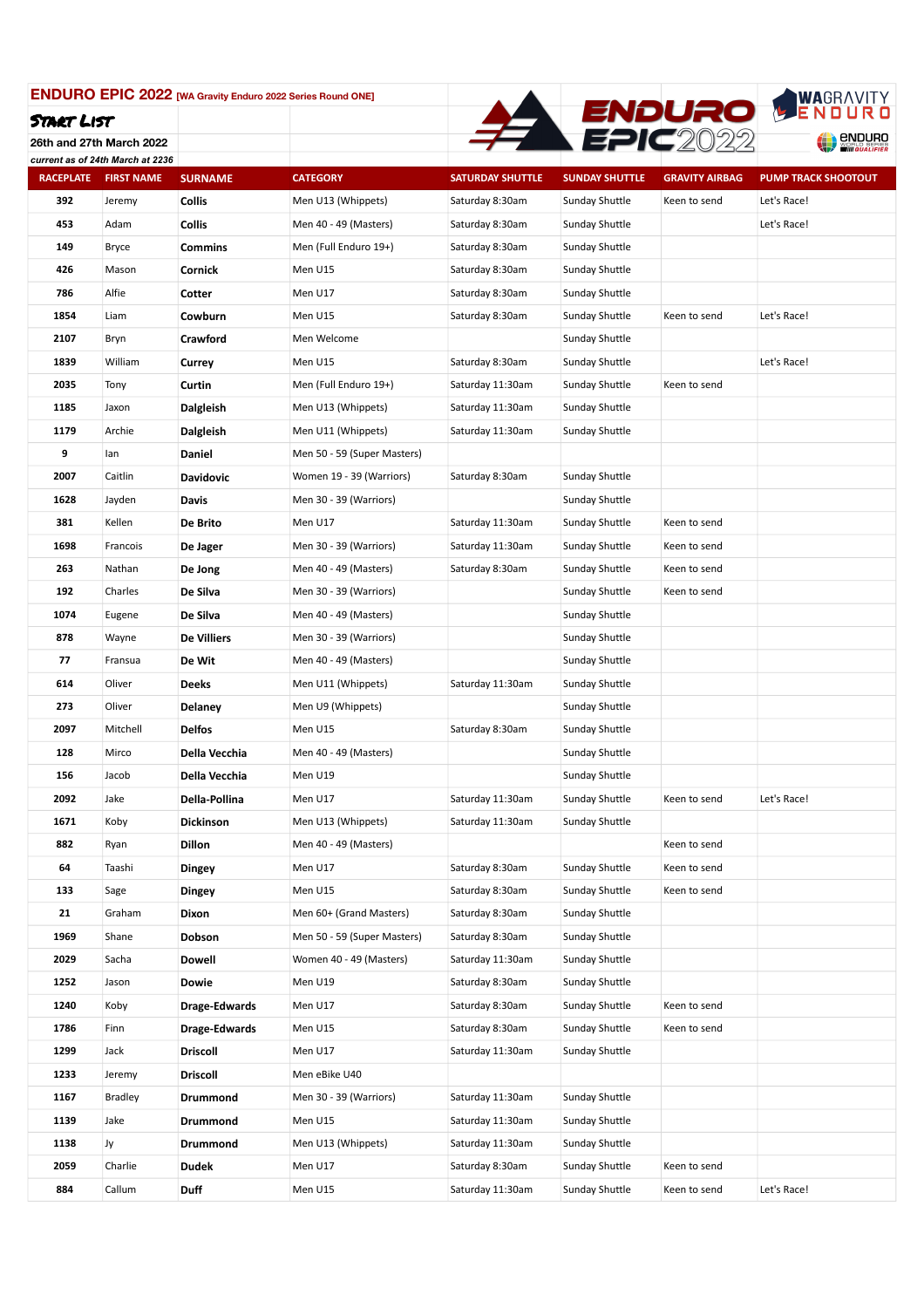

**26th and 27th March 2022** *current as of 24th March at 2236*

| Current as Or Z4th march at 2250<br><b>RACEPLATE</b> | <b>FIRST NAME</b> | <b>SURNAME</b>     | <b>CATEGORY</b>             | <b>SATURDAY SHUTTLE</b> | <b>SUNDAY SHUTTLE</b> | <b>GRAVITY AIRBAG</b> | <b>PUMP TRACK SHOOTOUT</b> |
|------------------------------------------------------|-------------------|--------------------|-----------------------------|-------------------------|-----------------------|-----------------------|----------------------------|
| 1947                                                 | Travis            | <b>Duffield</b>    | Men U15                     |                         | Sunday Shuttle        |                       |                            |
| 93                                                   | Cooper            | Dunlop             | Men U15                     | Saturday 8:30am         | Sunday Shuttle        | Keen to send          | Let's Race!                |
| 1593                                                 | Adam              | Durnin             | Men 30 - 39 (Warriors)      | Saturday 8:30am         |                       |                       |                            |
| 2106                                                 | Daniel            | <b>Elliott</b>     | Men U13 (Whippets)          |                         | Sunday Shuttle        | Keen to send          |                            |
| 2105                                                 | Hannah            | <b>Elliott</b>     | Women U17                   |                         | Sunday Shuttle        | Keen to send          |                            |
| 222                                                  | Chiara            | Evans              | Women U17                   | Saturday 8:30am         | Sunday Shuttle        | Keen to send          |                            |
| 781                                                  | Rob               | Evans              | Men 40 - 49 (Masters)       | Saturday 8:30am         | Sunday Shuttle        | Keen to send          |                            |
| 2078                                                 | Ryan              | Everitt            | Men U17                     | Saturday 8:30am         | Sunday Shuttle        |                       |                            |
| 1629                                                 | Banjo             | Falconbridge       | Men U15                     | Saturday 11:30am        | Sunday Shuttle        | Keen to send          | Let's Race!                |
| 470                                                  | Jamie             | Farac              | Men 30 - 39 (Warriors)      | Saturday 11:30am        | Sunday Shuttle        |                       |                            |
| 1273                                                 | Hugh              | Farquhar           | Men U17                     | Saturday 11:30am        | Sunday Shuttle        | Keen to send          |                            |
| 480                                                  | Matthew           | Fathers            | Men 50 - 59 (Super Masters) |                         | Sunday Shuttle        |                       |                            |
| 675                                                  | Dean              | Fawcett            | Men eBike 40+               |                         | Sunday Shuttle        |                       |                            |
| 902                                                  | Steven            | Fenwick            | Men 30 - 39 (Warriors)      | Saturday 8:30am         | Sunday Shuttle        |                       |                            |
| 916                                                  | Joshua            | Fernance           | Men 30 - 39 (Warriors)      |                         | Sunday Shuttle        |                       |                            |
| 356                                                  | Dylan             | Fernihough         | Men 19 - 29 (Weapons)       | Saturday 8:30am         | Sunday Shuttle        |                       |                            |
| 436                                                  | Sam               | <b>Fielding</b>    | Men U17                     | Saturday 11:30am        | Sunday Shuttle        |                       |                            |
| 1920                                                 | Wil               | Fievez             | Men U15                     | Saturday 8:30am         | Sunday Shuttle        | Keen to send          | Let's Race!                |
| 1919                                                 | Jono              | Fievez             | Men 40 - 49 (Masters)       | Saturday 8:30am         | Sunday Shuttle        | Keen to send          | Let's Race!                |
| 1729                                                 | <b>Bastion</b>    | Finkel             | Men U13 (Whippets)          | Saturday 11:30am        | Sunday Shuttle        | Keen to send          | Let's Race!                |
| 276                                                  | Joel              | Fisher             | Men 40 - 49 (Masters)       |                         | Sunday Shuttle        |                       |                            |
| 1942                                                 | Lloyd             | <b>Fitzpatrick</b> | Men U15                     | Saturday 8:30am         | Sunday Shuttle        | Keen to send          | Let's Race!                |
| 1952                                                 | Harley            | <b>Fletcher</b>    | Men 19 - 29 (Weapons)       | Saturday 8:30am         | Sunday Shuttle        | Keen to send          | Let's Race!                |
| 1737                                                 | Haydn             | Flower             | Men 40 - 49 (Masters)       | Saturday 8:30am         | Sunday Shuttle        |                       |                            |
| 1060                                                 | Christine         | Forde              | Women eBike U40             |                         | Sunday Shuttle        |                       |                            |
| 76                                                   | Roman             | Forde              | Men U11 (Whippets)          |                         | Sunday Shuttle        |                       |                            |
| 183                                                  | Alan              | Forde              | Shadow                      | Shadow                  | Shadow                |                       |                            |
| 1904                                                 | Tom               | Forrest            | Men U17                     | Saturday 8:30am         |                       | Keen to send          |                            |
| 1871                                                 | Liam              | Foster             | Men U15                     | Saturday 11:30am        | Sunday Shuttle        | Keen to send          | Let's Race!                |
| 252                                                  | Jamie             | Fox                | Men U15                     | Saturday 8:30am         | Sunday Shuttle        |                       |                            |
| 198                                                  | Heather           | Fraser             | Women 40 - 49 (Masters)     | Saturday 8:30am         | Sunday Shuttle        |                       |                            |
| 2108                                                 | Zephyr            | Frith              | Men U11 (Whippets)          | Saturday 8:30am         | Sunday Shuttle        |                       |                            |
| 1330                                                 | Cameron           | Fry                | Men U17                     | Saturday 11:30am        | Sunday Shuttle        |                       |                            |
| 1222                                                 | Sam               | Gallacher          | Men 19 - 29 (Weapons)       | Saturday 11:30am        | Sunday Shuttle        |                       |                            |
| 71                                                   | Matt              | Garrett            | Men (Full Enduro 19+)       |                         |                       |                       |                            |
| 2014                                                 | Brandon           | Garrod             | Men 50 - 59 (Super Masters) | Saturday 8:30am         | Sunday Shuttle        |                       |                            |
| 1867                                                 | Riley             | Gibbs              | Men U17                     | Saturday 8:30am         | Sunday Shuttle        | Keen to send          | Let's Race!                |
| 1868                                                 | Blake             | Gibbs              | Men U15                     | Saturday 8:30am         | Sunday Shuttle        | Keen to send          | Let's Race!                |
| 646                                                  | Thomas            | Gilbey             | Men 30 - 39 (Warriors)      | Saturday 11:30am        | Sunday Shuttle        |                       |                            |
| 339                                                  | Sam               | Gilkison           | Men U17                     | Saturday 8:30am         | Sunday Shuttle        | Keen to send          |                            |
| 980                                                  | Robert            | Glynn              | Men U19                     | Saturday 11:30am        | Sunday Shuttle        |                       |                            |
| 982                                                  | Kaiden            | Godden             | Men (Full Enduro 19+)       | Saturday 11:30am        | Sunday Shuttle        |                       |                            |
| 1813                                                 | Arian             | Goodenough         | Men U15                     | Saturday 8:30am         | Sunday Shuttle        | Keen to send          | Let's Race!                |
| 2057                                                 | Bryn              | Gordon             | Men U11 (Whippets)          | Saturday 11:30am        | Sunday Shuttle        |                       |                            |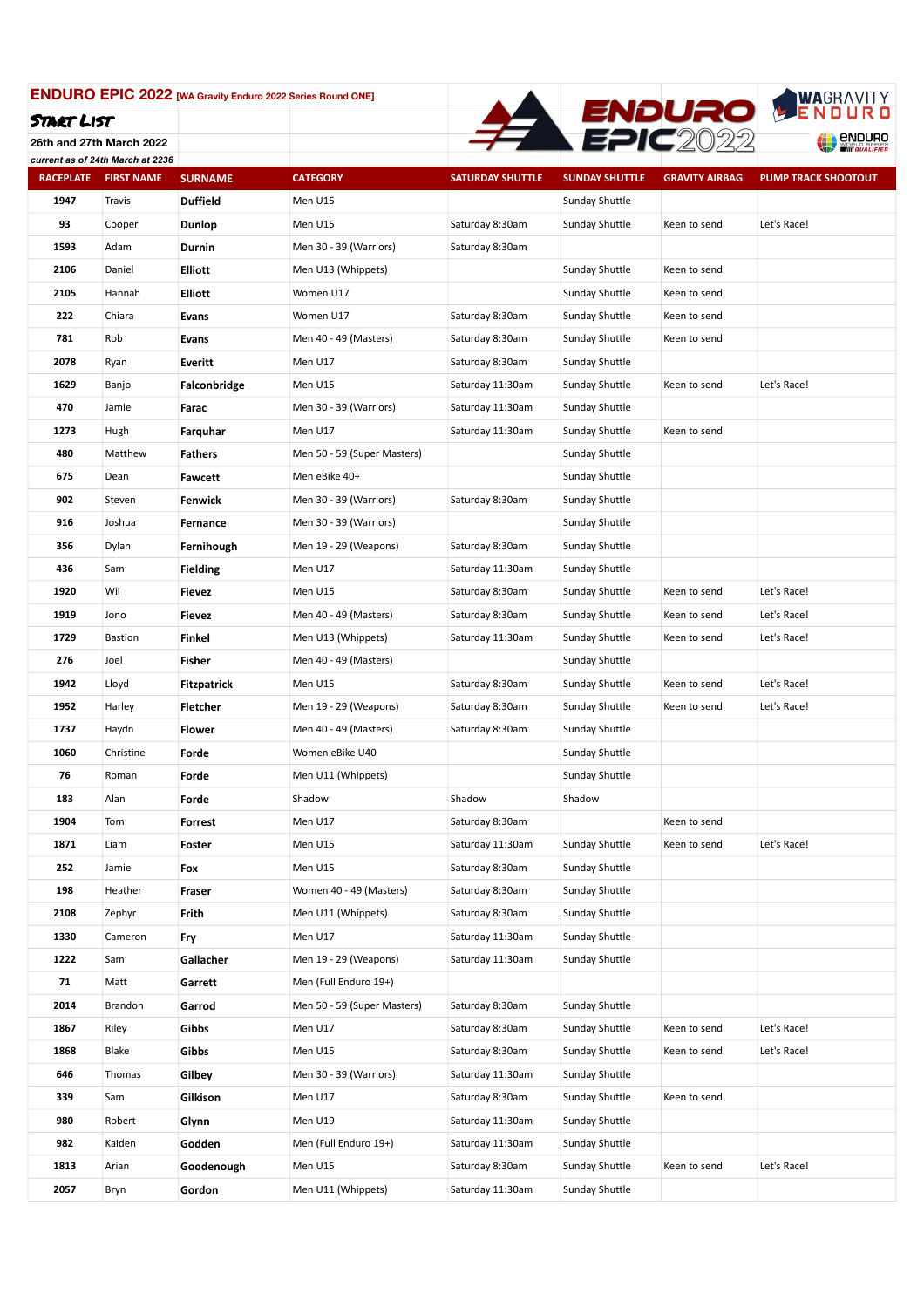

**26th and 27th March 2022** *current as of 24th March at 2236*

| Current as Or Z4th march at 2250<br><b>RACEPLATE</b> | <b>FIRST NAME</b> | <b>SURNAME</b>          | <b>CATEGORY</b>             | <b>SATURDAY SHUTTLE</b> | <b>SUNDAY SHUTTLE</b> | <b>GRAVITY AIRBAG</b> | <b>PUMP TRACK SHOOTOUT</b> |
|------------------------------------------------------|-------------------|-------------------------|-----------------------------|-------------------------|-----------------------|-----------------------|----------------------------|
| 2063                                                 | Jake              | Gordon                  | Shadow                      | Shadow                  | Shadow                |                       |                            |
| 101                                                  | Dean              | Gough                   | Men 40 - 49 (Masters)       | Saturday 8:30am         | Sunday Shuttle        |                       |                            |
| 511                                                  | Mark              | Graham                  | Men U17                     | Saturday 11:30am        | Sunday Shuttle        | Keen to send          |                            |
| 919                                                  | Ben               | Graham                  | Men U13 (Whippets)          | Saturday 11:30am        | Sunday Shuttle        | Keen to send          |                            |
| 405                                                  | Liam              | Grondal                 | Men U17                     | Saturday 8:30am         | Sunday Shuttle        |                       |                            |
| 766                                                  | Reuben            | Grondal                 | Men U15                     | Saturday 8:30am         | Sunday Shuttle        |                       |                            |
| 1948                                                 | Chris             | Grooby                  | Men eBike U40               | Saturday 8:30am         |                       |                       |                            |
| 1200                                                 | Elijah            | Haensel                 | Men 19 - 29 (Weapons)       |                         |                       | Keen to send          | Let's Race!                |
| 107                                                  | Simon             | Hansen                  | Men 50 - 59 (Super Masters) | Saturday 11:30am        | Sunday Shuttle        |                       |                            |
| 292                                                  | Tag               | Hansen                  | Men U19                     | Saturday 11:30am        | Sunday Shuttle        |                       |                            |
| 897                                                  | Kaleb             | Hardy                   | Men U15                     | Saturday 11:30am        | Sunday Shuttle        |                       |                            |
| 63                                                   | Darren            | Harms                   | Men 30 - 39 (Warriors)      | Saturday 8:30am         | Sunday Shuttle        |                       |                            |
| 1084                                                 | Lachlan           | Hart                    | Men U15                     | Saturday 8:30am         | Sunday Shuttle        |                       | Let's Race!                |
| 1982                                                 | Jayden            | <b>Hart Evans</b>       | Men U19                     | Saturday 8:30am         | Sunday Shuttle        |                       |                            |
| 155                                                  | Jamie             | Haslam                  | Men 30 - 39 (Warriors)      | Saturday 8:30am         | Sunday Shuttle        | Keen to send          | Let's Race!                |
| 2008                                                 | Bodhi             | <b>Hawkins</b>          | Men U13 (Whippets)          |                         | Sunday Shuttle        | Keen to send          |                            |
| 2066                                                 | George            | <b>Hawkins</b>          | Men U17                     | Saturday 8:30am         | Sunday Shuttle        | Keen to send          |                            |
| 2087                                                 | Sterling          | <b>Henderson-Hanson</b> | Men U15                     |                         | Sunday Shuttle        | Keen to send          |                            |
| 2088                                                 | Lily              | Henderson-Hanson        | Women U11 (Whippets)        |                         | Sunday Shuttle        | Keen to send          |                            |
| 1680                                                 | Nicholas          | Henry                   | Men U15                     | Saturday 8:30am         | Sunday Shuttle        | Keen to send          |                            |
| 651                                                  | Mitchell          | Herbert                 | Men 30 - 39 (Warriors)      | Saturday 11:30am        | Sunday Shuttle        |                       |                            |
| 1461                                                 | Owen              | Hill                    | Men U15                     |                         | Sunday Shuttle        | Keen to send          |                            |
| 4                                                    | Lucy              | Hill                    | Women (Full Enduro 19+)     | Saturday 11:30am        | Sunday Shuttle        |                       |                            |
| 2102                                                 | Oscar             | Hill                    | Men U9 (Whippets)           |                         | Sunday Shuttle        |                       |                            |
| 2085                                                 | Courtney          | Hirst                   | Women (Full Enduro 19+)     | Saturday 8:30am         | Sunday Shuttle        |                       |                            |
| 1541                                                 | Cooper            | Hiscox                  | Men U19                     | Saturday 11:30am        | Sunday Shuttle        | Keen to send          | Let's Race!                |
| 2111                                                 | Drew              | Hoar                    | Men Welcome                 |                         | Sunday Shuttle        |                       |                            |
| 2071                                                 | Mark              | Hocknull                | Men 40 - 49 (Masters)       | Saturday 11:30am        | Sunday Shuttle        |                       |                            |
| 1439                                                 | Riley             | Hocknull                | Men U17                     | Saturday 11:30am        | Sunday Shuttle        |                       |                            |
| 1639                                                 | Dan               | Hoey                    | Men 30 - 39 (Warriors)      | Saturday 8:30am         | Sunday Shuttle        |                       |                            |
| 510                                                  | Alyssa            | Holland                 | Women U17                   | Saturday 11:30am        | Sunday Shuttle        | Keen to send          | Let's Race!                |
| 2058                                                 | Cooper            | Holland                 | Men U13 (Whippets)          | Saturday 11:30am        | Sunday Shuttle        |                       | Let's Race!                |
| 337                                                  | Brendan           | Holland                 | Shadow                      | Saturday 11:30am        |                       |                       |                            |
| 1783                                                 | Xavier            | Hollingbery             | Men U11 (Whippets)          | Saturday 8:30am         | Sunday Shuttle        |                       |                            |
| 1709                                                 | Craig             | Hollingbery             | Men 40 - 49 (Masters)       | Saturday 8:30am         | Sunday Shuttle        |                       |                            |
| 2053                                                 | Jonte             | Holly                   | Men U15                     | Saturday 8:30am         | Sunday Shuttle        | Keen to send          | Let's Race!                |
| 1991                                                 | Callum            | Holmes                  | Men U15                     |                         | Sunday Shuttle        |                       |                            |
| 1992                                                 | Scott             | Holmes                  | Men 40 - 49 (Masters)       |                         | Sunday Shuttle        |                       |                            |
| 2091                                                 | Kaidyn            | Holmes                  | Men U15                     | Saturday 11:30am        |                       | Keen to send          |                            |
| 1291                                                 | Jenna             | Honey-Smith             | Women 40 - 49 (Masters)     | Saturday 8:30am         | Sunday Shuttle        |                       |                            |
| 1658                                                 | Alex              | Hooper                  | Shadow                      | Shadow                  | Shadow                |                       |                            |
| 1669                                                 | Kai               | Hooper                  | Men U9 (Whippets)           | Saturday 11:30am        | Sunday Shuttle        | Keen to send          |                            |
| 838                                                  | Luke              | Horsford                | Men U17                     | Saturday 8:30am         | Sunday Shuttle        |                       |                            |
| 1703                                                 | Josh              | Horton-French           | Men 19 - 29 (Weapons)       | Saturday 11:30am        | Sunday Shuttle        |                       |                            |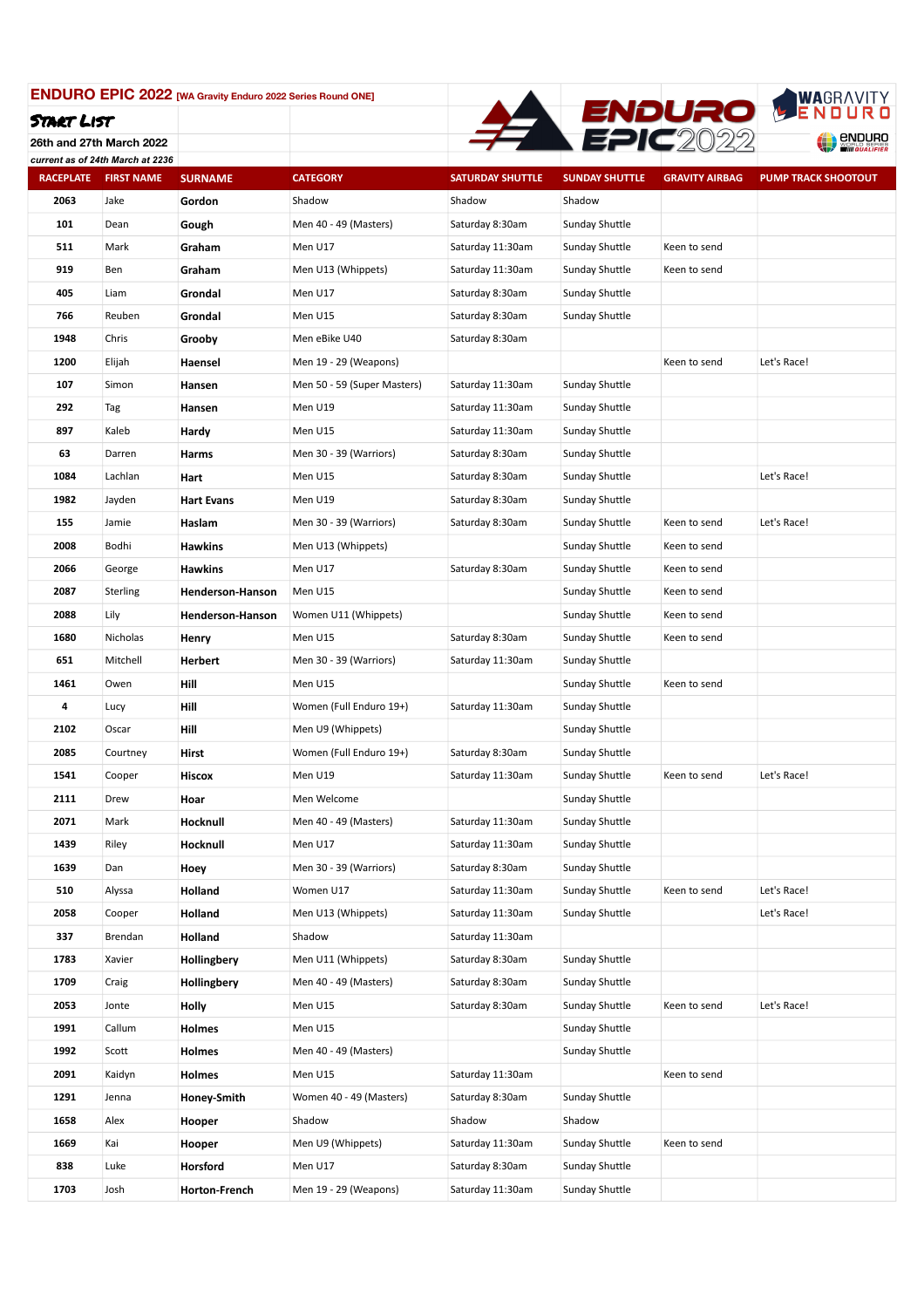

**26th and 27th March 2022** *current as of 24th March at 2236*

| <b>RACEPLATE</b> | <b>FIRST NAME</b> | <b>SURNAME</b> | <b>CATEGORY</b>             | <b>SATURDAY SHUTTLE</b> | <b>SUNDAY SHUTTLE</b> | <b>GRAVITY AIRBAG</b> | <b>PUMP TRACK SHOOTOUT</b> |
|------------------|-------------------|----------------|-----------------------------|-------------------------|-----------------------|-----------------------|----------------------------|
| 1290             | Riley             | Hossack        | Men U15                     | Saturday 8:30am         | Sunday Shuttle        |                       |                            |
| 2118             | Nigel             | Hossack        | Men 50 - 59 (Super Masters) | Saturday 8:30am         | Sunday Shuttle        |                       |                            |
| 1926             | Ace               | Howard         | Men U11 (Whippets)          | Saturday 11:30am        | Sunday Shuttle        | Keen to send          |                            |
| 1925             | Judd              | Howard         | Men U9 (Whippets)           | Saturday 11:30am        | Sunday Shuttle        | Keen to send          |                            |
| 3                | Charlie           | Howard         | Men (Full Enduro 19+)       | Saturday 11:30am        | Sunday Shuttle        |                       |                            |
| 2083             | Sam               | Howard         | Men Welcome                 | Saturday 8:30am         | Sunday Shuttle        | Keen to send          |                            |
| 604              | Oliver            | Howell         | Men U17                     | Saturday 8:30am         | Sunday Shuttle        | Keen to send          | Let's Race!                |
| 602              | Reeve             | Howell         | Men U13 (Whippets)          | Saturday 8:30am         | Sunday Shuttle        | Keen to send          | Let's Race!                |
| 1454             | Donovan           | Hudson         | Men U11 (Whippets)          |                         | Sunday Shuttle        |                       |                            |
| 2006             | Seth              | Hurley         | Men U15                     | Saturday 8:30am         | Sunday Shuttle        |                       | Let's Race!                |
| 1893             | Jaxon             | Hurst          | Men U15                     | Saturday 8:30am         | Sunday Shuttle        | Keen to send          |                            |
| 2003             | Nate              | Hyde           | Men U9 (Whippets)           | Saturday 11:30am        | Sunday Shuttle        |                       |                            |
| 794              | Austin            | Hyde           | Men eBike U40               | Saturday 11:30am        | Sunday Shuttle        |                       |                            |
| 1989             | Gareth            | Jackson        | Men 40 - 49 (Masters)       | Saturday 8:30am         | Sunday Shuttle        |                       |                            |
| 930              | Stephanie         | Jakovich       | Women 19 - 39 (Warriors)    | Saturday 8:30am         | Sunday Shuttle        |                       |                            |
| 1369             | Jamie-Lee         | James          | Women 19 - 39 (Warriors)    |                         | Sunday Shuttle        |                       |                            |
| 773              | Cian              | Jeffs          | Men U17                     | Saturday 8:30am         | Sunday Shuttle        |                       |                            |
| 968              | Stuart            | Jeffs          | Men 40 - 49 (Masters)       | Saturday 8:30am         | Sunday Shuttle        |                       |                            |
| 2052             | Max               | Jenkins        | Men U13 (Whippets)          | Saturday 11:30am        | Sunday Shuttle        | Keen to send          | Let's Race!                |
| 2062             | Coby              | Jones          | Men U15                     | Saturday 11:30am        | Sunday Shuttle        | Keen to send          |                            |
| 1913             | Jack              | Joyce          | Men U17                     | Saturday 8:30am         | Sunday Shuttle        |                       |                            |
| 1194             | Levi              | Kane           | Men U11 (Whippets)          | Saturday 11:30am        | Sunday Shuttle        | Keen to send          | Let's Race!                |
| 1941             | Bria              | Kane           | Women U11 (Whippets)        | Saturday 11:30am        | Sunday Shuttle        | Keen to send          | Let's Race!                |
| 1943             | Reegan            | Kane           | Men Welcome                 | Saturday 11:30am        | Sunday Shuttle        | Keen to send          |                            |
| 808              | Daniel            | Karakashov     | Men U13 (Whippets)          | Saturday 11:30am        |                       |                       |                            |
| 2042             | Rory              | Keevill        | Men U17                     | Saturday 11:30am        | Sunday Shuttle        |                       |                            |
| 1394             | Daniel            | Kelly          | Men 30 - 39 (Warriors)      | Saturday 8:30am         | Sunday Shuttle        |                       |                            |
| 2086             | Centaine          | Kelly          | Women 19 - 39 (Warriors)    |                         | Sunday Shuttle        |                       |                            |
| 2009             | Rogan             | Kemp           | Men U13 (Whippets)          |                         | Sunday Shuttle        | Keen to send          |                            |
| 1934             | Michael           | Kennedy        | Men 30 - 39 (Warriors)      | Saturday 8:30am         | Sunday Shuttle        |                       |                            |
| 2002             | Ben               | King           | Men U19                     | Saturday 8:30am         | Sunday Shuttle        |                       |                            |
| 1843             | Will              | King           | Men U15                     | Saturday 11:30am        | Sunday Shuttle        | Keen to send          |                            |
| 100              | Jonathan          | Kirk           | Men 40 - 49 (Masters)       | Saturday 8:30am         | Sunday Shuttle        |                       |                            |
| 86               | Paul              | Klynnyk        | Men 30 - 39 (Warriors)      | Saturday 8:30am         | Sunday Shuttle        |                       |                            |
| 2101             | Jack              | <b>Kokalis</b> | Men U15                     | Saturday 8:30am         | Sunday Shuttle        | Keen to send          | Let's Race!                |
| 2032             | Mila              | Koppenol       | Women U11 (Whippets)        |                         | Sunday Shuttle        |                       |                            |
| 2033             | Jay               | Koppenol       | Men 40 - 49 (Masters)       |                         | Sunday Shuttle        |                       |                            |
| 2074             | Leon              | Kucera         | Men U17                     | Saturday 8:30am         | Sunday Shuttle        | Keen to send          |                            |
| 89               | Beau              | Kuckelkorn     | Men U15                     |                         | Sunday Shuttle        | Keen to send          | Let's Race!                |
| 46               | Gus               | Kyme           | Men U19                     | Saturday 8:30am         | Sunday Shuttle        |                       |                            |
| 792              | Andrew            | Laird          | Men 40 - 49 (Masters)       |                         | Sunday Shuttle        |                       | Let's Race!                |
| 1115             | Sarah             | Laird          | Women 40 - 49 (Masters)     |                         | Sunday Shuttle        |                       |                            |
| 145              | Nathan            | Lamb           | Men 30 - 39 (Warriors)      |                         |                       |                       |                            |
| 468              | Ryan              | Lamberti       | Men eBike U40               |                         | Sunday Shuttle        |                       |                            |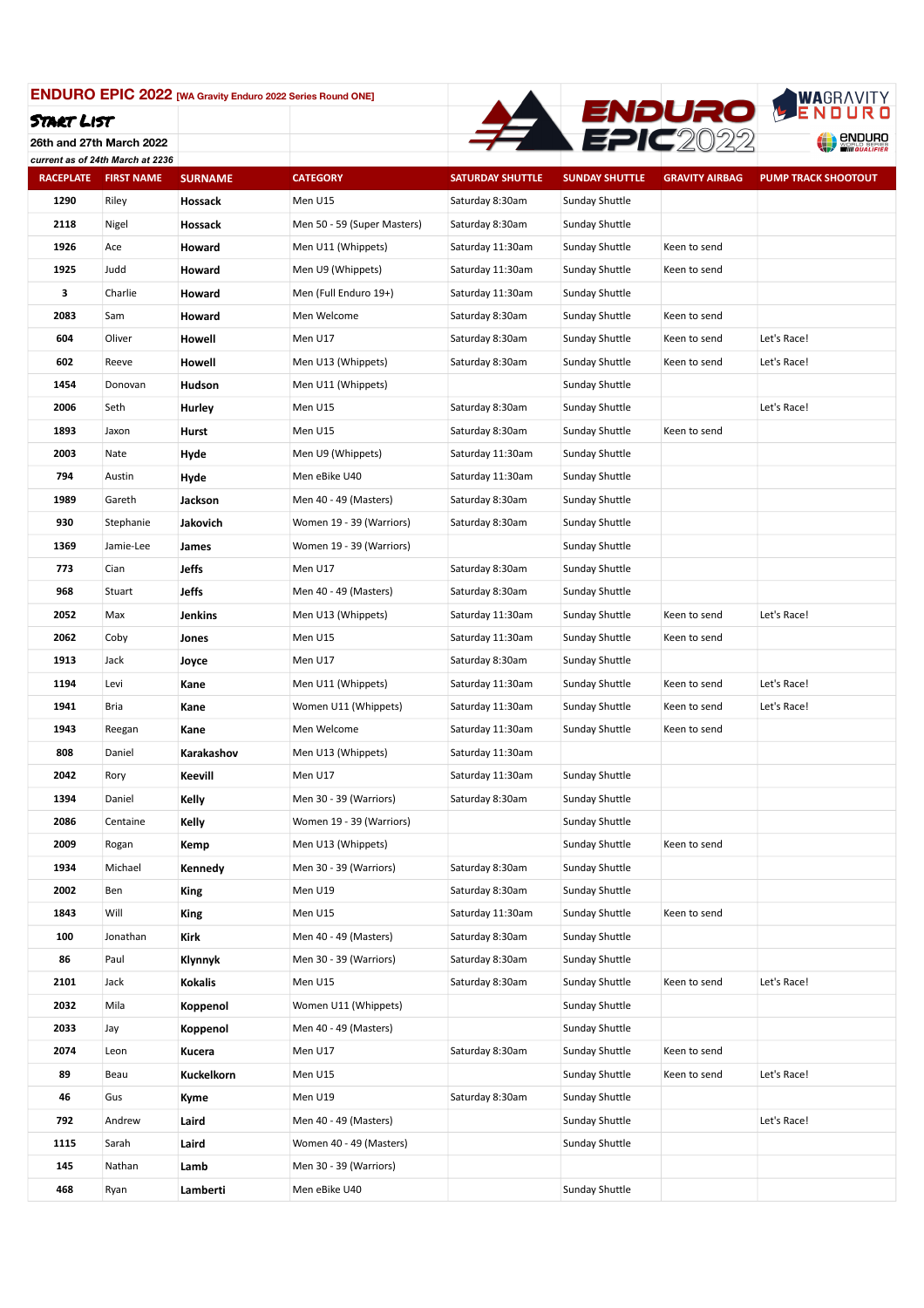

**26th and 27th March 2022** *current as of 24th March at 2236*

| Current as Or Z4th march at 2250<br><b>RACEPLATE</b> | <b>FIRST NAME</b> | <b>SURNAME</b>   | <b>CATEGORY</b>             | <b>SATURDAY SHUTTLE</b> | <b>SUNDAY SHUTTLE</b> | <b>GRAVITY AIRBAG</b> | <b>PUMP TRACK SHOOTOUT</b> |
|------------------------------------------------------|-------------------|------------------|-----------------------------|-------------------------|-----------------------|-----------------------|----------------------------|
| 1940                                                 | Mathew            | Lamp             | Men U15                     | Saturday 11:30am        | Sunday Shuttle        | Keen to send          |                            |
| 2004                                                 | William           | Lamp             | Men U13 (Whippets)          | Saturday 11:30am        |                       | Keen to send          |                            |
| 1939                                                 | Yasmin            | Lamp             | Women 40 - 49 (Masters)     | Saturday 11:30am        |                       |                       |                            |
| 285                                                  | Steve             | Lane             | Men 50 - 59 (Super Masters) | Saturday 11:30am        | Sunday Shuttle        |                       |                            |
| 1965                                                 | Charlie           | Lane             | Men U17                     | Saturday 11:30am        | Sunday Shuttle        | Keen to send          |                            |
| 708                                                  | Wade              | Langford         | Men 40 - 49 (Masters)       | Saturday 8:30am         | Sunday Shuttle        |                       |                            |
| 1224                                                 | Tyler             | Lawson           | Men U17                     | Saturday 8:30am         | Sunday Shuttle        | Keen to send          | Let's Race!                |
| 1755                                                 | Oscar             | Lear             | Men U15                     | Saturday 11:30am        | Sunday Shuttle        |                       |                            |
| 1870                                                 | Ollie             | Lear             | Men U15                     | Saturday 11:30am        | Sunday Shuttle        |                       |                            |
| 1848                                                 | Tim               | Ledger           | Men 30 - 39 (Warriors)      | Saturday 11:30am        | Sunday Shuttle        |                       |                            |
| 2089                                                 | Duncan            | Ledger           | Men (Full Enduro 19+)       | Saturday 8:30am         | Sunday Shuttle        | Keen to send          |                            |
| 1937                                                 | Campbell          | Leeson           | Men U15                     |                         | Sunday Shuttle        |                       |                            |
| 957                                                  | Rocky             | Legg             | Men U11 (Whippets)          | Saturday 8:30am         | Sunday Shuttle        | Keen to send          |                            |
| 1072                                                 | Malee             | Legg             | Women U13 (Whippets)        | Saturday 8:30am         | Sunday Shuttle        |                       |                            |
| 960                                                  | Ryan              | Legg             | Shadow                      | Shadow                  | Shadow                |                       |                            |
| 1672                                                 | Harlen            | Lemmey           | Men U13 (Whippets)          | Saturday 11:30am        | Sunday Shuttle        | Keen to send          |                            |
| 2047                                                 | Brad              | Lemmey           | Shadow                      | Shadow                  | Shadow                |                       |                            |
| 325                                                  | Steve             | Lendich          | Men 40 - 49 (Masters)       | Saturday 8:30am         | Sunday Shuttle        | Keen to send          |                            |
| 1757                                                 | Narayan           | Lenehan          | Men 30 - 39 (Warriors)      |                         | Sunday Shuttle        |                       |                            |
| 2038                                                 | Trevor            | Lewis            | Men eBike 40+               |                         |                       | Keen to send          |                            |
| 49                                                   | Oliver            | Lister           | Men U17                     | Saturday 11:30am        | Sunday Shuttle        |                       |                            |
| 35                                                   | Ryan              | Litterick        | Men (Full Enduro 19+)       | Saturday 8:30am         | Sunday Shuttle        |                       |                            |
| 358                                                  | Reed              | Litterick        | Men U11 (Whippets)          | Saturday 11:30am        | Sunday Shuttle        |                       |                            |
| 2100                                                 | Eleanor           | Litterick        | Women 19 - 39 (Warriors)    | Saturday 8:30am         | Sunday Shuttle        |                       |                            |
| 2110                                                 | Thomas            | Litterick        | Men 19 - 29 (Weapons)       |                         | Sunday Shuttle        |                       |                            |
| 1747                                                 | Saxon             | Littlejohn       | Men U17                     | Saturday 11:30am        | Sunday Shuttle        | Keen to send          | Let's Race!                |
| 2048                                                 | Mikaela           | Lock             | Women U17                   |                         |                       |                       |                            |
| 2049                                                 | Mia               | Lock             | Women U15                   |                         |                       |                       |                            |
| 2079                                                 | Raymond           | Loly             | Men eBike U40               | Saturday 11:30am        | Sunday Shuttle        | Keen to send          | Let's Race!                |
| 1099                                                 | Debbie            | Lotz             | Women 40 - 49 (Masters)     | Saturday 8:30am         | Sunday Shuttle        |                       |                            |
| 1957                                                 | Parker            | Louvel-Finn      | Men U15                     |                         |                       |                       | Let's Race!                |
| 1662                                                 | Colin             | Main             | Men 40 - 49 (Masters)       | Saturday 8:30am         | Sunday Shuttle        | Keen to send          |                            |
| 2022                                                 | Emma - Lee        | Main             | Women U17                   | Saturday 8:30am         | Sunday Shuttle        | Keen to send          |                            |
| 2005                                                 | Josh              | Male             | Men 19 - 29 (Weapons)       | Saturday 8:30am         | Sunday Shuttle        |                       |                            |
| 1384                                                 | Jesse             | Malseed          | Men 30 - 39 (Warriors)      |                         | Sunday Shuttle        |                       |                            |
| 401                                                  | Graham            | Malynn           | Men 50 - 59 (Super Masters) | Saturday 11:30am        | Sunday Shuttle        |                       |                            |
| 814                                                  | Finn              | Manning          | Men U19                     | Saturday 11:30am        | Sunday Shuttle        | Keen to send          |                            |
| 1211                                                 | Jay               | <b>Mansfield</b> | Men U15                     | Saturday 11:30am        | Sunday Shuttle        |                       |                            |
| 432                                                  | Jon               | Manton           | Men 30 - 39 (Warriors)      | Saturday 11:30am        | Sunday Shuttle        |                       |                            |
| 717                                                  | Nate              | Marchant         | Men U13 (Whippets)          | Saturday 8:30am         | Sunday Shuttle        |                       |                            |
| 718                                                  | Roddy             | Marchant         | Men 30 - 39 (Warriors)      | Saturday 8:30am         | Sunday Shuttle        |                       |                            |
| 716                                                  | Ethan             | Marchant         | Men U15                     | Saturday 8:30am         | Sunday Shuttle        |                       |                            |
| 715                                                  | Dayne             | Marchant         | Men 30 - 39 (Warriors)      | Saturday 11:30am        | Sunday Shuttle        |                       |                            |
| 1983                                                 | Phillip           | Maroney          | Men 30 - 39 (Warriors)      |                         | Sunday Shuttle        | Keen to send          |                            |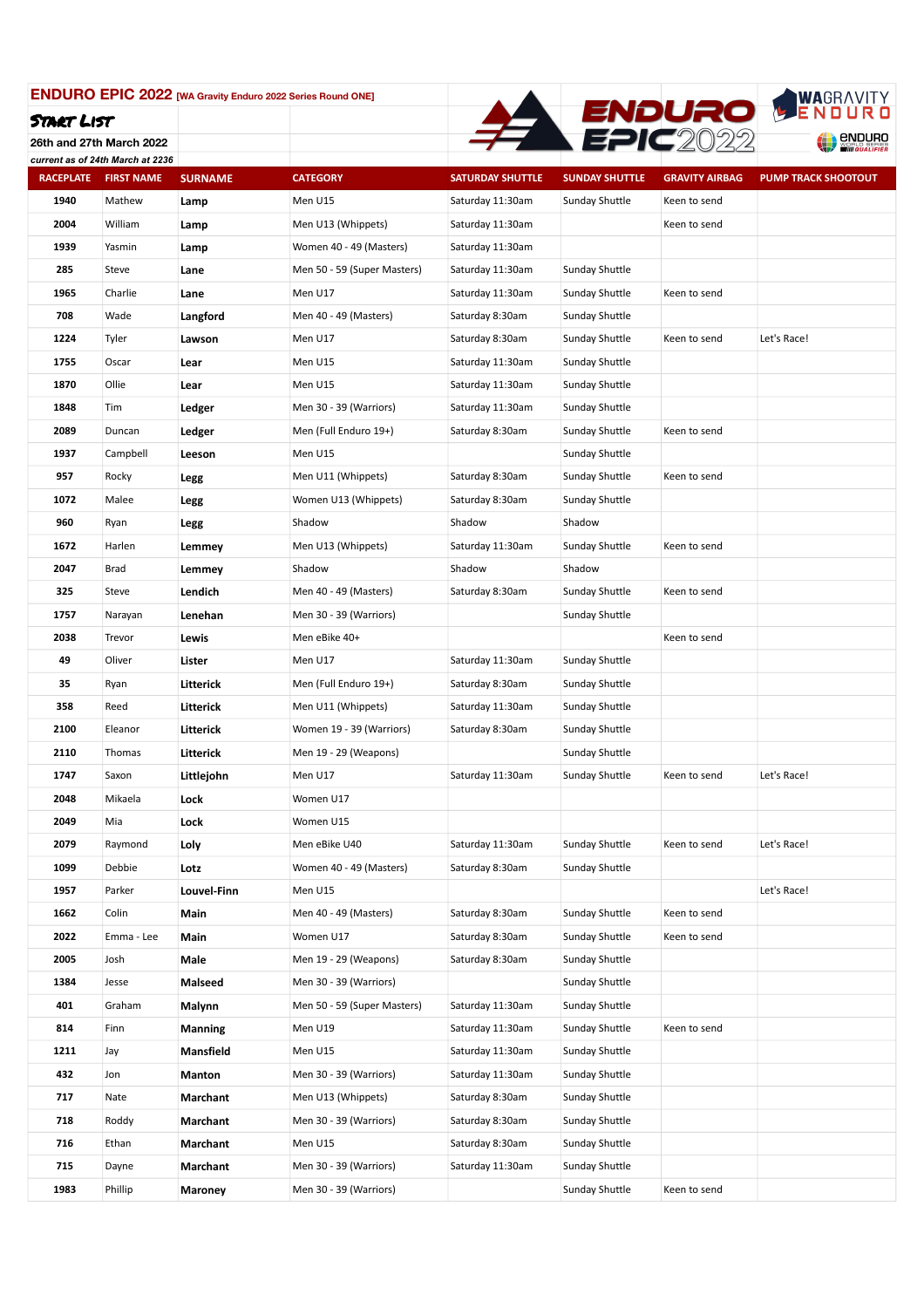

**26th and 27th March 2022** *current as of 24th March at 2236*

| <b>RACEPLATE</b> | <b>FIRST NAME</b> | <b>SURNAME</b>   | <b>CATEGORY</b>             | <b>SATURDAY SHUTTLE</b> | <b>SUNDAY SHUTTLE</b> | <b>GRAVITY AIRBAG</b> | <b>PUMP TRACK SHOOTOUT</b> |
|------------------|-------------------|------------------|-----------------------------|-------------------------|-----------------------|-----------------------|----------------------------|
| 1984             | Dylan             | Maroney          | Men U13 (Whippets)          |                         | Sunday Shuttle        | Keen to send          |                            |
| 714              | Rohan             | Martin           | Men 30 - 39 (Warriors)      | Saturday 8:30am         | Sunday Shuttle        | Keen to send          |                            |
| 608              | Addison           | Maskell          | Men U17                     | Saturday 8:30am         | Sunday Shuttle        |                       | Let's Race!                |
| 1306             | Nicky             | Mattiucci        | Men 30 - 39 (Warriors)      | Saturday 11:30am        | Sunday Shuttle        |                       |                            |
| 1985             | William           | <b>Mcclymont</b> | Men U15                     |                         |                       |                       | Let's Race!                |
| 559              | Jake              | Mcdonald         | Men (Full Enduro 19+)       |                         |                       |                       |                            |
| 2043             | Harley            | Mcdonald         | Men U9 (Whippets)           |                         | <b>Sunday Shuttle</b> |                       |                            |
| 795              | Belinda           | <b>Mcentee</b>   | Women 50+ (Super Masters)   |                         | Sunday Shuttle        |                       |                            |
| 811              | Declan            | Mcghee           | Men U15                     | Saturday 8:30am         | Sunday Shuttle        |                       | Let's Race!                |
| 1649             | Meg               | Mckenzie         | Women U15                   | Saturday 11:30am        | Sunday Shuttle        | Keen to send          |                            |
| 1468             | Paul              | <b>Mckenzie</b>  | Men 50 - 59 (Super Masters) | Saturday 11:30am        | Sunday Shuttle        |                       |                            |
| 1080             | Louis             | Mclean           | Men U13 (Whippets)          | Saturday 8:30am         | Sunday Shuttle        | Keen to send          | Let's Race!                |
| 1066             | Campbell          | Mclean           | Men U17                     | Saturday 8:30am         | Sunday Shuttle        |                       |                            |
| 1304             | Reece             | Mclean           | Men 50 - 59 (Super Masters) | Saturday 8:30am         | Sunday Shuttle        |                       |                            |
| 1303             | Jane              | Mclean           | Women 50+ (Super Masters)   | Saturday 8:30am         |                       |                       |                            |
| 2116             | Ethan             | Mclennan         | Men U15                     | Saturday 8:30am         | Sunday Shuttle        | Keen to send          | Let's Race!                |
| 2044             | Callan            | Mcphillie        | Men U17                     |                         | Sunday Shuttle        | Keen to send          | Let's Race!                |
| 782              | Kian              | Merritt          | Men 19 - 29 (Weapons)       |                         | Sunday Shuttle        |                       |                            |
| 863              | Stephen           | Meyer            | Men 40 - 49 (Masters)       | Saturday 11:30am        | Sunday Shuttle        |                       |                            |
| 459              | Adam              | <b>Miles</b>     | Men 30 - 39 (Warriors)      |                         | Sunday Shuttle        |                       |                            |
| 648              | Daniel            | Millband         | Men 30 - 39 (Warriors)      | Saturday 8:30am         | Sunday Shuttle        |                       |                            |
| 1181             | Ewan              | Miller           | Men U17                     | Saturday 8:30am         | Sunday Shuttle        | Keen to send          |                            |
| 1979             | Dallas            | <b>Millward</b>  | Men 50 - 59 (Super Masters) | Saturday 8:30am         | Sunday Shuttle        |                       |                            |
| 104              | Theo              | Mitchell         | Men eBike 40+               |                         |                       | Keen to send          |                            |
| 2119             | Dallas            | Mitchell         | Men U15                     | Saturday 11:30am        | Sunday Shuttle        | Keen to send          | Let's Race!                |
| 1375             | Tyden             | <b>Monkley</b>   | Men U19                     | Saturday 8:30am         | Sunday Shuttle        | Keen to send          |                            |
| 2112             | Adam              | <b>Monkley</b>   | Men 40 - 49 (Masters)       | Saturday 8:30am         | Sunday Shuttle        |                       |                            |
| 90               | Josh              | Moore            | Men U17                     | Saturday 8:30am         | Sunday Shuttle        | Keen to send          | Let's Race!                |
| 573              | Bella             | Moore            | Women U15                   | Saturday 8:30am         | Sunday Shuttle        |                       |                            |
| 1217             | Simon             | Moore            | Shadow                      | Shadow                  | Shadow                |                       |                            |
| 1443             | Joseph            | Moore            | Men U17                     |                         | Sunday Shuttle        | Keen to send          | Let's Race!                |
| 1249             | Ashley            | Morris           | Men 40 - 49 (Masters)       | Saturday 8:30am         | Sunday Shuttle        |                       |                            |
| 2050             | Logan             | Muir             | Men U17                     |                         | Sunday Shuttle        |                       |                            |
| 594              | Bruno             | Mulqueen         | Men U11 (Whippets)          | Saturday 8:30am         | Sunday Shuttle        | Keen to send          | Let's Race!                |
| 595              | Mahe              | Mulqueen         | Men U13 (Whippets)          | Saturday 8:30am         | Sunday Shuttle        | Keen to send          |                            |
| 1355             | Miki              | Mulqueen         | Men Welcome                 | Saturday 8:30am         | Sunday Shuttle        |                       |                            |
| 2113             | Samson            | <b>Mummery</b>   | Men U15                     | Saturday 8:30am         | Sunday Shuttle        | Keen to send          | Let's Race!                |
| 1169             | Taj               | Murphy           | Men U19                     | Saturday 8:30am         | Sunday Shuttle        |                       |                            |
| 1055             | Wyatt             | Murphy           | Men U15                     | Saturday 8:30am         | Sunday Shuttle        | Keen to send          | Let's Race!                |
| 1244             | Joshua            | Murphy           | Men U19                     |                         | Sunday Shuttle        |                       |                            |
| 1651             | <b>Brodie</b>     | Murray           | Men U17                     | Saturday 11:30am        | Sunday Shuttle        |                       |                            |
| 772              | Noah              | Myers            | Men U13 (Whippets)          | Saturday 11:30am        | Sunday Shuttle        |                       | Let's Race!                |
| 2011             | David             | Myers            | Men Welcome                 | Saturday 8:30am         | Sunday Shuttle        |                       |                            |
| 2040             | Oscar             | Myhre            | Men U15                     | Saturday 11:30am        | Sunday Shuttle        | Keen to send          |                            |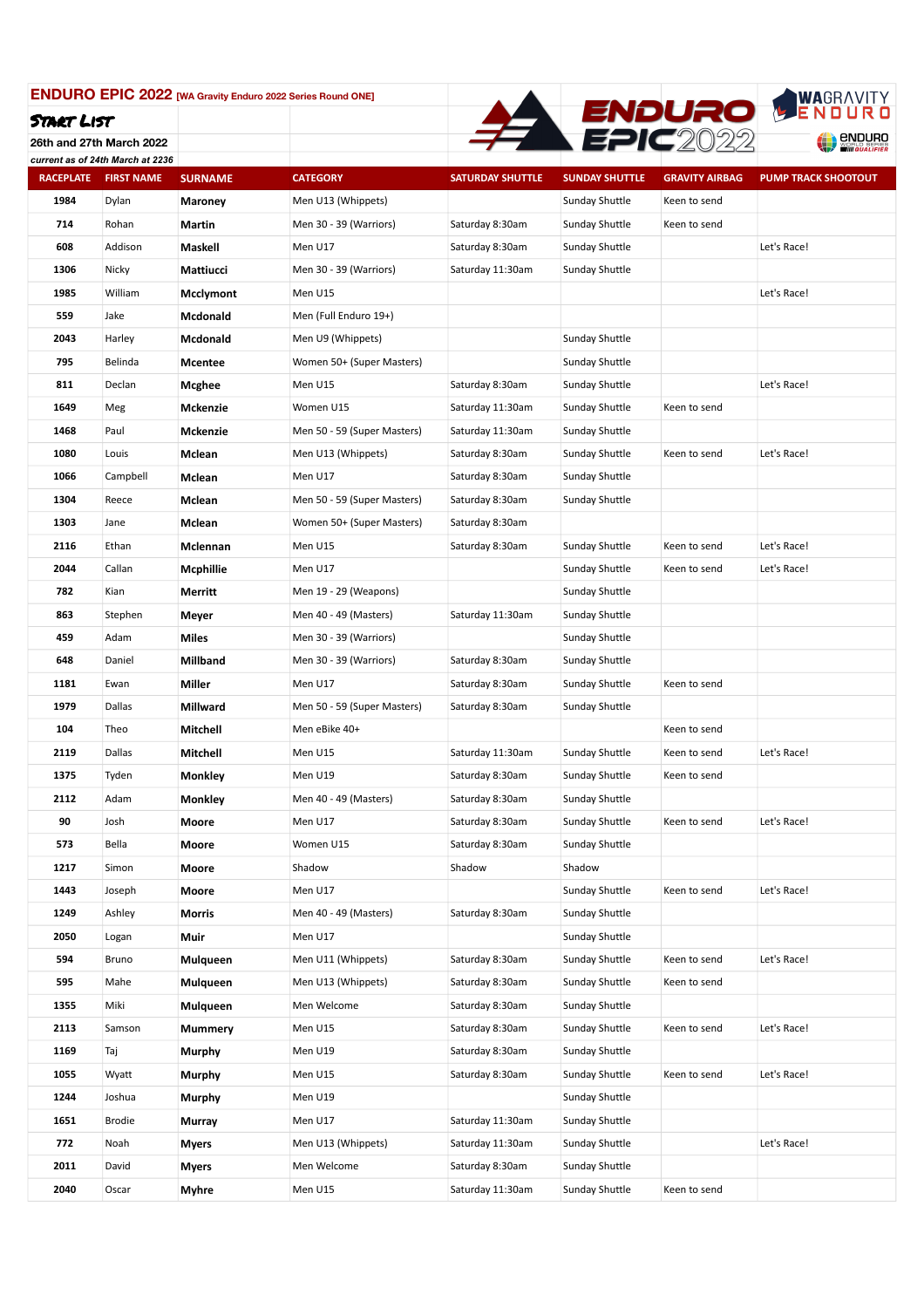

**26th and 27th March 2022**

|                  | current as of 24th March at 2236 |                |                                   |                                      |                                  |                       |                            |
|------------------|----------------------------------|----------------|-----------------------------------|--------------------------------------|----------------------------------|-----------------------|----------------------------|
| <b>RACEPLATE</b> | <b>FIRST NAME</b>                | <b>SURNAME</b> | <b>CATEGORY</b>                   | <b>SATURDAY SHUTTLE</b>              | <b>SUNDAY SHUTTLE</b>            | <b>GRAVITY AIRBAG</b> | <b>PUMP TRACK SHOOTOUT</b> |
| 115              | Jon                              | Nannen         | Men 30 - 39 (Warriors)            | Saturday 8:30am                      | Sunday Shuttle                   |                       |                            |
| 548              | Russell                          | Neal           | Men 40 - 49 (Masters)             | Saturday 11:30am                     | Sunday Shuttle                   |                       |                            |
| 2020             | Beau                             | Neale          | Men U17                           | Saturday 11:30am                     | Sunday Shuttle                   | Keen to send          |                            |
| 293              | Peter                            | Neesham        | Men 40 - 49 (Masters)             | Saturday 8:30am                      | Sunday Shuttle                   |                       |                            |
| 555              | Angus                            | <b>Nichols</b> | Men U17                           | Saturday 11:30am                     | Sunday Shuttle                   | Keen to send          |                            |
| 1156             | James                            | <b>Noblett</b> | Men U13 (Whippets)                |                                      | Sunday Shuttle                   | Keen to send          |                            |
| 1888             | Arissyn                          | Norman         | Men U17                           |                                      | Sunday Shuttle                   | Keen to send          |                            |
| 1022             | Harper                           | O'Donnell      | Men U17                           | Saturday 8:30am                      | Sunday Shuttle                   |                       | Let's Race!                |
| 1021             | Abbey                            | O'Donnell      | Women U17                         | Saturday 8:30am                      | Sunday Shuttle                   |                       | Let's Race!                |
| 1092             | Marcey                           | O'Donnell      | Women U15                         | Saturday 8:30am                      | Sunday Shuttle                   |                       | Let's Race!                |
| 1023             | Paul                             | O'Donnell      | Shadow                            | Shadow                               | Shadow                           |                       |                            |
| 1314             | Vincent                          | Oakman         | Men U13 (Whippets)                | Saturday 11:30am                     | Sunday Shuttle                   |                       |                            |
| 120              | Angus                            | Oddy           | Men U17                           | Saturday 11:30am                     | Sunday Shuttle                   | Keen to send          |                            |
| 1892             | Madison                          | Paige          | Women 19 - 39 (Warriors)          |                                      | Sunday Shuttle                   |                       |                            |
| 2030             | Archie                           | Pamment        | Men U17                           | Saturday 11:30am                     | Sunday Shuttle                   |                       |                            |
| 1980             | Blake                            | Parker         | Men U15                           | Saturday 8:30am                      | Sunday Shuttle                   |                       |                            |
| 1821             | Callan                           | Parker         | Men U17                           | Saturday 11:30am                     | Sunday Shuttle                   | Keen to send          |                            |
| 1024             | Jacob                            | Parker         | Men eBike U40                     | Saturday 8:30am                      | Sunday Shuttle                   |                       | Let's Race!                |
| 1019             | Jake                             | Paterson       | Men U17                           | Saturday 8:30am                      | Sunday Shuttle                   |                       |                            |
| 1202             | Jennifer                         | Patriquin      | Women 40 - 49 (Masters)           | Saturday 8:30am                      | Sunday Shuttle                   |                       |                            |
| 993              | Denan                            | Pavlinovich    | Men U17                           | Saturday 11:30am                     | Sunday Shuttle                   |                       | Let's Race!                |
| 2077             | Ted                              | Pellew         | Men U17                           |                                      | Sunday Shuttle                   | Keen to send          |                            |
| 1140             | Sean                             | Penfold        | Men U17                           | Saturday 11:30am                     | Sunday Shuttle                   | Keen to send          | Let's Race!                |
| 734              | Fletcher                         | Petersen       | Men U17                           | Saturday 11:30am                     | Sunday Shuttle                   |                       |                            |
| 2076             | Scott                            | Pettersen      | Men 30 - 39 (Warriors)            |                                      |                                  |                       |                            |
| 954              | Adam                             |                | Men 30 - 39 (Warriors)            |                                      |                                  |                       |                            |
| 267              | Stewart                          | Peydo          |                                   |                                      |                                  |                       |                            |
| 279              | <b>Bailey</b>                    | Phillis        | Men 40 - 49 (Masters)<br>Men U17  | Saturday 11:30am<br>Saturday 11:30am | Sunday Shuttle<br>Sunday Shuttle | Keen to send          |                            |
| 2000             | Lachlan                          | Pickford       | Men U11 (Whippets)                |                                      | Sunday Shuttle                   | Keen to send          |                            |
|                  |                                  | Pike           |                                   |                                      |                                  |                       |                            |
| 2001             | Byron                            | Pike           | Men U13 (Whippets)                |                                      | Sunday Shuttle                   |                       |                            |
| 1608             | Daniel                           | Pilot          | Men U17<br>Men 30 - 39 (Warriors) | Saturday 11:30am                     | Sunday Shuttle                   | Keen to send          |                            |
| 983              | Sam                              | Plant          |                                   | Saturday 8:30am                      | Sunday Shuttle                   |                       | Let's Race!                |
| 929              | Jake                             | Poat           | Men U13 (Whippets)                | Saturday 8:30am                      | Sunday Shuttle                   |                       |                            |
| 2055             | Finn                             | Polich         | Men U15                           | Saturday 8:30am                      | Sunday Shuttle                   | Keen to send          |                            |
| 2056             | Ned                              | Polich         | Men U13 (Whippets)                | Saturday 8:30am                      | Sunday Shuttle                   | Keen to send          | Let's Race!                |
| 641              | Joel                             | Potgieter      | Men U17                           | Saturday 8:30am                      | Sunday Shuttle                   | Keen to send          |                            |
| 2064             | Kade                             | Pound          | Men (Full Enduro 19+)             | Saturday 11:30am                     | Sunday Shuttle                   | Keen to send          |                            |
| 1572             | Ryan                             | Povah          | Men U17                           | Saturday 11:30am                     | Sunday Shuttle                   | Keen to send          |                            |
| 2054             | Michael                          | Pratt          | Men 30 - 39 (Warriors)            | Saturday 11:30am                     | Sunday Shuttle                   |                       |                            |
| 1058             | Jesse                            | Price          | Men U17                           | Saturday 11:30am                     | Sunday Shuttle                   |                       |                            |
| 1795             | Anthony                          | Princi         | Men U17                           | Saturday 8:30am                      | Sunday Shuttle                   | Keen to send          |                            |
| 2068             | Justin                           | Pullella       | Men 19 - 29 (Weapons)             |                                      | Sunday Shuttle                   |                       |                            |
| 2067             | Jasper                           | Rabjohns       | Men U15                           | Saturday 11:30am                     | Sunday Shuttle                   |                       |                            |
| 2021             | Anton                            | Radice         | Men U15                           | Saturday 11:30am                     | Sunday Shuttle                   | Keen to send          |                            |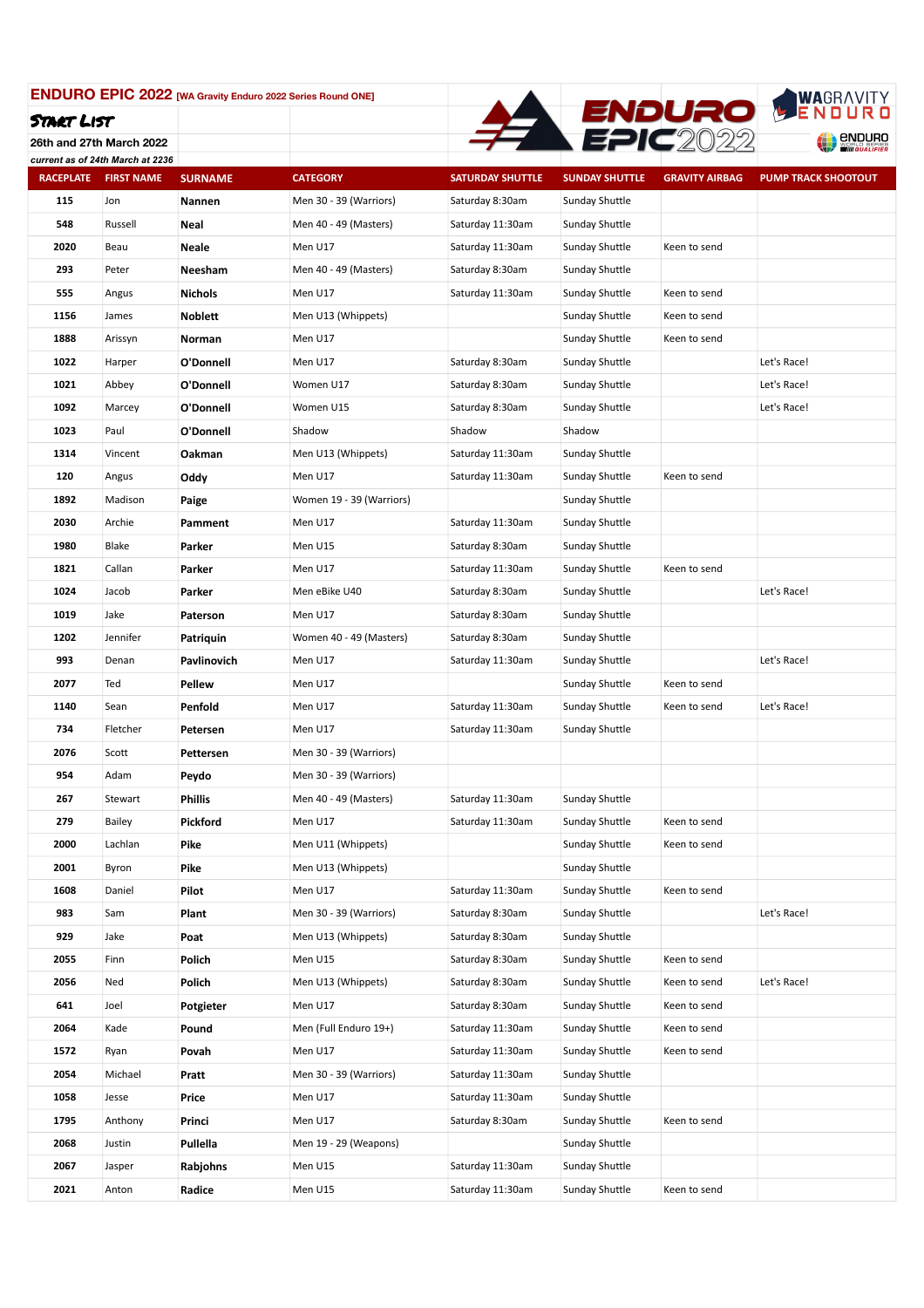

**26th and 27th March 2022** *current as of 24th March at 2236*

| <b>RACEPLATE</b> | <b>FIRST NAME</b> | <b>SURNAME</b>  | <b>CATEGORY</b>             | <b>SATURDAY SHUTTLE</b> | <b>SUNDAY SHUTTLE</b> | <b>GRAVITY AIRBAG</b> | <b>PUMP TRACK SHOOTOUT</b> |
|------------------|-------------------|-----------------|-----------------------------|-------------------------|-----------------------|-----------------------|----------------------------|
| 1442             | Koby              | Ratajczak       | Men U17                     | Saturday 11:30am        | Sunday Shuttle        |                       | Let's Race!                |
| 110              | Matt              | Read            | Men 40 - 49 (Masters)       | Saturday 8:30am         | Sunday Shuttle        |                       |                            |
| 1590             | Kyle              | Read            | Men 30 - 39 (Warriors)      | Saturday 8:30am         | Sunday Shuttle        |                       |                            |
| 484              | Eric              | Rees            | Men 30 - 39 (Warriors)      | Saturday 11:30am        | Sunday Shuttle        | Keen to send          |                            |
| 964              | Sharnee           | Reid            | Women 19 - 39 (Warriors)    | Saturday 8:30am         | Sunday Shuttle        |                       |                            |
| 1408             | Nigel             | Reid            | Men eBike 40+               | Saturday 8:30am         | Sunday Shuttle        |                       |                            |
| 1296             | Hunta             | Reid            | Men U17                     | Saturday 8:30am         | Sunday Shuttle        |                       |                            |
| 2017             | Campbell          | Rich            | Men U19                     | Saturday 8:30am         | Sunday Shuttle        | Keen to send          | Let's Race!                |
| 1591             | Taylor            | <b>Richards</b> | Men 19 - 29 (Weapons)       | Saturday 11:30am        | Sunday Shuttle        | Keen to send          |                            |
| 1424             | Benji             | Richardson      | Men U17                     | Saturday 8:30am         | Sunday Shuttle        | Keen to send          | Let's Race!                |
| 1421             | Anthony           | Richardson      | Men 40 - 49 (Masters)       | Saturday 8:30am         | Sunday Shuttle        |                       |                            |
| 2045             | Cody              | Richardson      | Men U17                     |                         | Sunday Shuttle        |                       |                            |
| 1026             | Lochlain          | Ride            | Men U17                     | Saturday 8:30am         | Sunday Shuttle        |                       | Let's Race!                |
| 1666             | Paul              | <b>Roberts</b>  | Men 50 - 59 (Super Masters) | Saturday 8:30am         | Sunday Shuttle        | Keen to send          |                            |
| 1674             | Kai               | <b>Roberts</b>  | Men U15                     | Saturday 8:30am         | Sunday Shuttle        | Keen to send          | Let's Race!                |
| 780              | Arran             | <b>Roberts</b>  | Men U17                     | Saturday 8:30am         | Sunday Shuttle        | Keen to send          | Let's Race!                |
| 2099             | Archie            | <b>Roberts</b>  | Men U15                     | Saturday 8:30am         | Sunday Shuttle        |                       |                            |
| 2072             | Max               | Rodwell         | Men U17                     | Saturday 8:30am         | Sunday Shuttle        | Keen to send          |                            |
| 2073             | Harri             | Rodwell         | Men U17                     | Saturday 8:30am         | Sunday Shuttle        | Keen to send          |                            |
| 31               | Wayne             | Rogers          | Men (Full Enduro 19+)       |                         |                       | Keen to send          |                            |
| 1933             | Harley            | Rogers          | Men U15                     | Saturday 8:30am         | Sunday Shuttle        | Keen to send          |                            |
| 958              | Sam               | Round           | Men 30 - 39 (Warriors)      |                         | Sunday Shuttle        | Keen to send          |                            |
| 1803             | Richard           | Rutley          | Men 50 - 59 (Super Masters) | Saturday 8:30am         | Sunday Shuttle        |                       |                            |
| 1182             | Dylan             | Rutley          | Men U17                     | Saturday 8:30am         | Sunday Shuttle        |                       |                            |
| 2016             | Carolyn           | Ryan            | Women 50+ (Super Masters)   | Saturday 8:30am         | Sunday Shuttle        |                       |                            |
| 13               | Clem              | Ryan            | Men 60+ (Grand Masters)     | Saturday 8:30am         | Sunday Shuttle        |                       |                            |
| 1401             | Justin            | Salter          | Men 50 - 59 (Super Masters) |                         | Sunday Shuttle        | Keen to send          |                            |
| 204              | Darcy             | Saville         | Men U19                     | Saturday 11:30am        | Sunday Shuttle        |                       |                            |
| 1990             | Cameron           | Schmid          | Men 30 - 39 (Warriors)      |                         |                       |                       |                            |
| 1895             | Alayla            | Schmid          | Women U13 (Whippets)        |                         |                       |                       |                            |
| 1896             | Flynn             | Schmid          | Men U9 (Whippets)           |                         |                       |                       |                            |
| 121              | Morgan            | Scoffern        | Men U17                     | Saturday 11:30am        | Sunday Shuttle        | Keen to send          |                            |
| 1457             | Timothy           | Seager          | Men 40 - 49 (Masters)       | Saturday 8:30am         | Sunday Shuttle        |                       |                            |
| 1955             | Beau              | Seisun          | Men U19                     | Saturday 8:30am         | Sunday Shuttle        | Keen to send          | Let's Race!                |
| 649              | Taki              | Sertis          | Men U17                     | Saturday 11:30am        | Sunday Shuttle        | Keen to send          | Let's Race!                |
| 463              | Jamie             | Sidebottom      | Men U17                     | Saturday 11:30am        | Sunday Shuttle        | Keen to send          |                            |
| 1958             | Thomas            | Simmonds        | Men U17                     |                         | Sunday Shuttle        | Keen to send          |                            |
| 301              | Luke              | Sims            | Men U17                     | Saturday 11:30am        | Sunday Shuttle        | Keen to send          | Let's Race!                |
| 1327             | <b>Bradley</b>    | Skinner         | Men 50 - 59 (Super Masters) | Saturday 8:30am         | Sunday Shuttle        |                       |                            |
| 385              | Riley             | Smith           | Men U17                     | Saturday 8:30am         | Sunday Shuttle        | Keen to send          | Let's Race!                |
| 232              | Travis            | Smith           | Men U13 (Whippets)          | Saturday 8:30am         | Sunday Shuttle        | Keen to send          | Let's Race!                |
| 1265             | Jarrod            | Smith           | Men 30 - 39 (Warriors)      | Saturday 8:30am         | Sunday Shuttle        |                       |                            |
| 607              | Megan             | Smith           | Women U17                   | Saturday 11:30am        | Sunday Shuttle        |                       |                            |
| 521              | Cash              | Smith           | Men U11 (Whippets)          |                         | Sunday Shuttle        |                       |                            |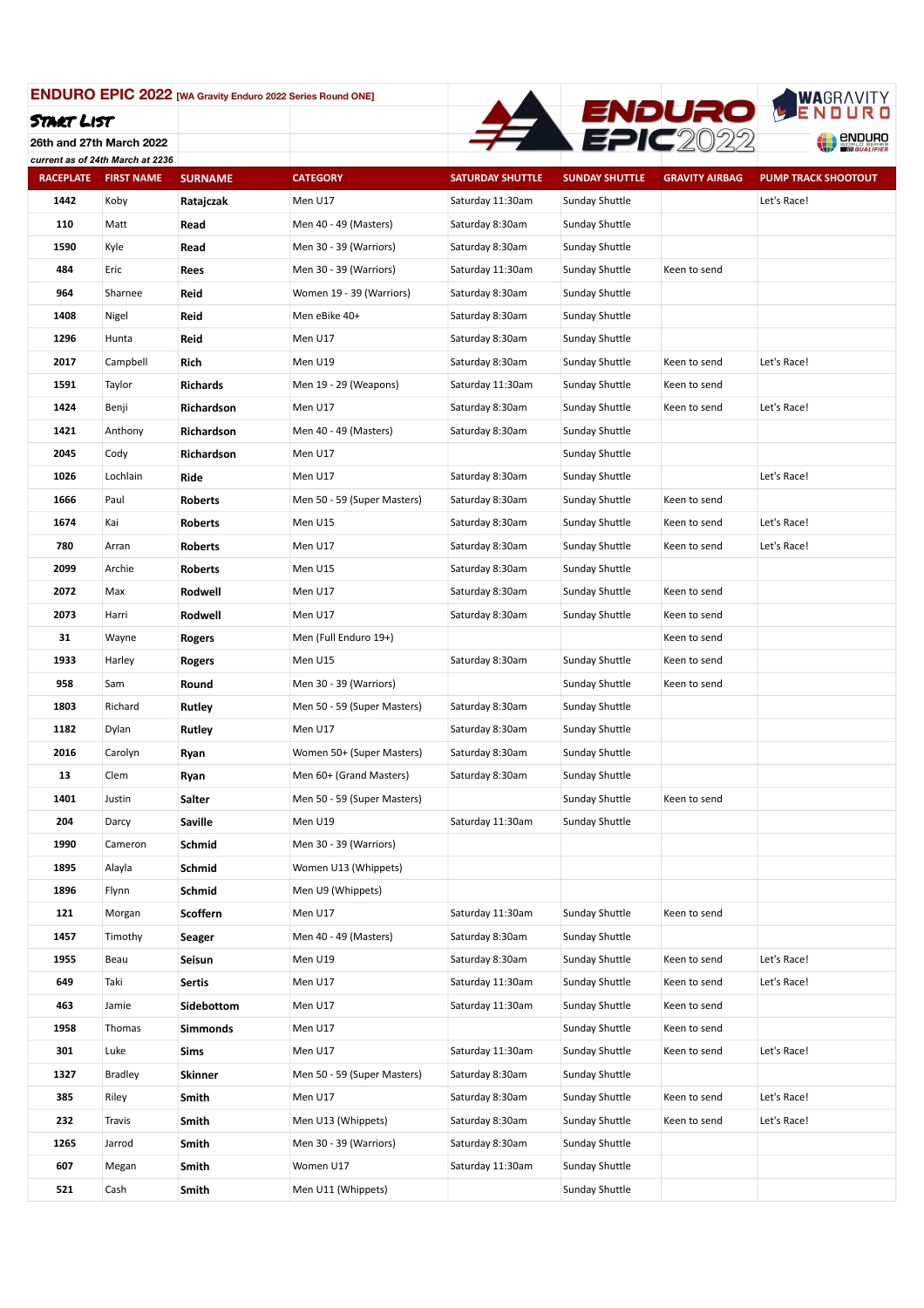

**26th and 27th March 2022** *current as of 24th March at 2236*

| <b>RACEPLATE</b> | <b>FIRST NAME</b> | <b>SURNAME</b>    | <b>CATEGORY</b>          | <b>SATURDAY SHUTTLE</b> | <b>SUNDAY SHUTTLE</b> | <b>GRAVITY AIRBAG</b> | <b>PUMP TRACK SHOOTOUT</b> |
|------------------|-------------------|-------------------|--------------------------|-------------------------|-----------------------|-----------------------|----------------------------|
| 2109             | Weston            | Smith             | Men U9 (Whippets)        |                         | Sunday Shuttle        |                       |                            |
| 2114             | Cameron           | Smith             | Men 30 - 39 (Warriors)   |                         |                       |                       |                            |
| 490              | John              | Snape             | Men eBike 40+            |                         | Sunday Shuttle        |                       |                            |
| 1284             | Beau              | Sobey             | Men U13 (Whippets)       | Saturday 11:30am        | Sunday Shuttle        | Keen to send          |                            |
| 1285             | Dwayne            | Sobey             | Men 30 - 39 (Warriors)   | Saturday 11:30am        | Sunday Shuttle        |                       |                            |
| 343              | Annalise          | Sorensen          | Women U15                |                         | Sunday Shuttle        | Keen to send          | Let's Race!                |
| 892              | Christian         | Sorensen          | Men U13 (Whippets)       |                         | Sunday Shuttle        | Keen to send          | Let's Race!                |
| 1452             | Aaron             | Speck             | Men U17                  |                         | Sunday Shuttle        |                       |                            |
| 2037             | James             | Spinley           | Men U13 (Whippets)       |                         | Sunday Shuttle        |                       |                            |
| 1865             | Marcel            | <b>Spires</b>     | Men U19                  | Saturday 11:30am        | Sunday Shuttle        |                       |                            |
| 2019             | Lucinda           | Spittle           | Women 19 - 39 (Warriors) | Saturday 8:30am         | Sunday Shuttle        |                       |                            |
| 1637             | Mackenzie         | <b>Stables</b>    | Men U11 (Whippets)       | Saturday 8:30am         | Sunday Shuttle        | Keen to send          | Let's Race!                |
| 741              | Remi              | <b>Statham</b>    | Men U13 (Whippets)       | Saturday 11:30am        | Sunday Shuttle        | Keen to send          |                            |
| 81               | Francis           | <b>Staude</b>     | Men eBike U40            | Saturday 11:30am        | Sunday Shuttle        | Keen to send          | Let's Race!                |
| 215              | Rebecca           | Steele            | Women 40 - 49 (Masters)  | Saturday 8:30am         | Sunday Shuttle        | Keen to send          |                            |
| 354              | Darren            | <b>Steele</b>     | Men 30 - 39 (Warriors)   |                         | Sunday Shuttle        |                       |                            |
| 237              | Aden              | <b>Steinkrug</b>  | Men U17                  | Saturday 11:30am        | Sunday Shuttle        | Keen to send          |                            |
| 658              | Gabriel           | <b>Stevens</b>    | Men U17                  | Saturday 11:30am        | Sunday Shuttle        | Keen to send          |                            |
| 2090             | <b>Bailey</b>     | Stewart           | Men 19 - 29 (Weapons)    | Saturday 11:30am        | Sunday Shuttle        | Keen to send          | Let's Race!                |
| 1049             | Will              | <b>Still</b>      | Men U17                  | Saturday 11:30am        | Sunday Shuttle        | Keen to send          |                            |
| 888              | Aaron             | <b>Storey</b>     | Men 40 - 49 (Masters)    |                         |                       |                       |                            |
| 1387             | Matt              | <b>Stowers</b>    | Men 30 - 39 (Warriors)   | Saturday 8:30am         | Sunday Shuttle        | Keen to send          |                            |
| 987              | Daniel            | <b>Strapps</b>    | Men 40 - 49 (Masters)    |                         | Sunday Shuttle        |                       |                            |
| 3                | Heidi             | <b>Strickland</b> | Women (Full Enduro 19+)  |                         | Sunday Shuttle        |                       |                            |
| 2065             | Evan              | Suherman          | Men eBike U40            | Saturday 8:30am         | Sunday Shuttle        |                       |                            |
| 280              | Oliver            | Suijdendorp       | Men U17                  | Saturday 11:30am        | Sunday Shuttle        | Keen to send          |                            |
| 662              | Tom               | <b>Summers</b>    | Men U17                  | Saturday 11:30am        | Sunday Shuttle        |                       |                            |
| 148              | Hugh              | Taplin            | Men (Full Enduro 19+)    | Saturday 8:30am         | Sunday Shuttle        |                       |                            |
| 1338             | Zac               | Taylor            | Men U17                  | Saturday 8:30am         | Sunday Shuttle        | Keen to send          |                            |
| 1337             | Luke              | Taylor            | Men U15                  | Saturday 8:30am         | Sunday Shuttle        | Keen to send          |                            |
| 1645             | Jesse             | Taylor            | Men U11 (Whippets)       |                         | Sunday Shuttle        |                       |                            |
| 2117             | Kayden            | Taylor            | Men U15                  | Saturday 8:30am         | Sunday Shuttle        | Keen to send          | Let's Race!                |
| 791              | Alexander         | Terrell           | Men U15                  | Saturday 8:30am         | Sunday Shuttle        | Keen to send          |                            |
| 1094             | Laine             | Terrey            | Men eBike 40+            | Saturday 11:30am        | Sunday Shuttle        |                       |                            |
| 630              | Flynn             | Thompson          | Men U13 (Whippets)       | Saturday 8:30am         | Sunday Shuttle        |                       |                            |
| 201              | Lochlan           | <b>Thompson</b>   | Men U17                  | Saturday 8:30am         | Sunday Shuttle        |                       | Let's Race!                |
| 990              | Hillary-Jane      | Thompson          | Women 19 - 39 (Warriors) | Saturday 11:30am        | Sunday Shuttle        | Keen to send          |                            |
| 1856             | Mitchell          | <b>Thorley</b>    | Men U15                  | Saturday 11:30am        | Sunday Shuttle        | Keen to send          |                            |
| 2080             | Oliver            | Tilley            | Men U17                  | Saturday 11:30am        | Sunday Shuttle        | Keen to send          | Let's Race!                |
| 2031             | Mark              | Tobin             | Men U17                  | Saturday 11:30am        | Sunday Shuttle        | Keen to send          | Let's Race!                |
| 493              | Luke              | Towns             | Men U13 (Whippets)       | Saturday 11:30am        | Sunday Shuttle        | Keen to send          |                            |
| 537              | Phil              | Towns             | Men 40 - 49 (Masters)    | Saturday 11:30am        | Sunday Shuttle        |                       |                            |
| 370              | Chase             | Towns             | Men U15                  | Saturday 11:30am        | Sunday Shuttle        | Keen to send          |                            |
| 751              | Izaac             | Trainer           | Men U17                  | Saturday 11:30am        | Sunday Shuttle        | Keen to send          |                            |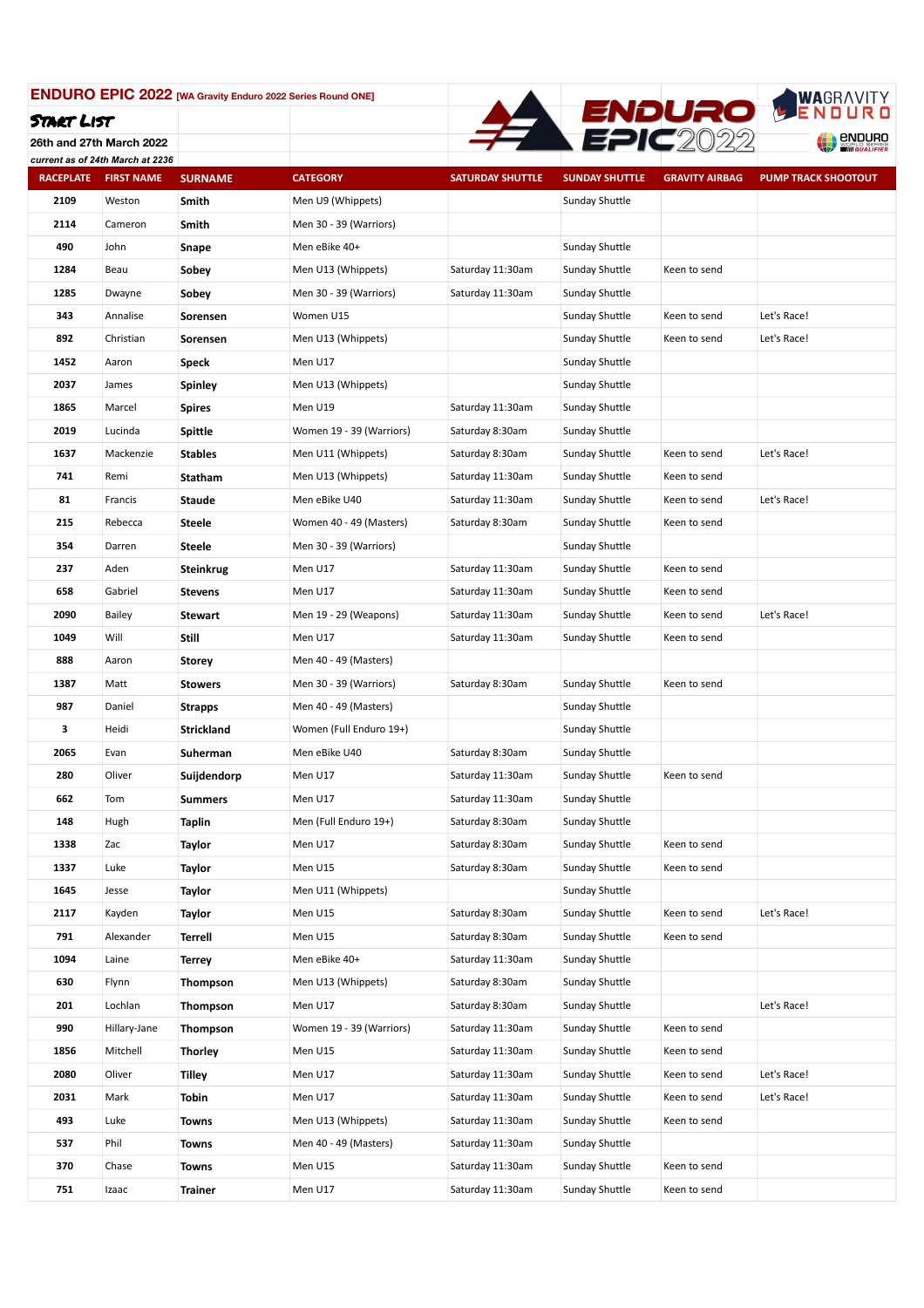

**26th and 27th March 2022** *current as of 24th March at 2236*

| <b>RACEPLATE</b> | carrent as or z <del>u</del> trimarch at zzoo<br><b>FIRST NAME</b> | <b>SURNAME</b>          | <b>CATEGORY</b>             | <b>SATURDAY SHUTTLE</b> | <b>SUNDAY SHUTTLE</b> | <b>GRAVITY AIRBAG</b> | <b>PUMP TRACK SHOOTOUT</b> |
|------------------|--------------------------------------------------------------------|-------------------------|-----------------------------|-------------------------|-----------------------|-----------------------|----------------------------|
| 1257             | Lee-Anne                                                           | Trainer                 | Women 40 - 49 (Masters)     | Saturday 11:30am        | Sunday Shuttle        |                       |                            |
| 99               | Patrick                                                            | <b>Trewenack</b>        | Men 30 - 39 (Warriors)      | Saturday 8:30am         | Sunday Shuttle        |                       |                            |
| 1253             | Joshua                                                             | Triggs                  | Men U19                     | Saturday 11:30am        | Sunday Shuttle        |                       |                            |
| 2060             | Warrick                                                            | Tunmer                  | Men 30 - 39 (Warriors)      |                         | Sunday Shuttle        |                       |                            |
| 2027             | Jaxson                                                             | Turner                  | Men 19 - 29 (Weapons)       | Saturday 8:30am         | Sunday Shuttle        |                       |                            |
| 1807             | Jack                                                               | <b>Turner</b>           | Men U11 (Whippets)          |                         | Sunday Shuttle        |                       |                            |
| 2103             | Matt                                                               | Turner                  | Men 40 - 49 (Masters)       |                         | Sunday Shuttle        |                       |                            |
| 1806             | Finn                                                               | Turner                  | Men U9 (Whippets)           |                         | Sunday Shuttle        |                       |                            |
| 610              | Caleb                                                              | Van Der Veen            | Men U13 (Whippets)          | Saturday 8:30am         | Sunday Shuttle        | Keen to send          | Let's Race!                |
| 995              | Ben                                                                | Van Vuuren              | Men U17                     | Saturday 8:30am         | Sunday Shuttle        |                       |                            |
| 2096             | Coby                                                               | Vandevelde              | Men U15                     | Saturday 8:30am         | Sunday Shuttle        | Keen to send          | Let's Race!                |
| 1587             | Lars                                                               | Versluis                | Men 30 - 39 (Warriors)      |                         | Sunday Shuttle        |                       |                            |
| 2061             | Samuel                                                             | Verwijmeren             | Men U15                     | Saturday 11:30am        | Sunday Shuttle        |                       |                            |
| 1687             | Cole                                                               | Viney                   | Men U19                     | Saturday 8:30am         | Sunday Shuttle        | Keen to send          |                            |
| 2025             | Cody                                                               | Visser                  | Men U17                     | Saturday 8:30am         | Sunday Shuttle        | Keen to send          |                            |
| 660              | Aidan                                                              | Von Knoll               | Men U17                     | Saturday 11:30am        | Sunday Shuttle        |                       |                            |
| 991              | Kyle                                                               | Von Paleske             | Men U17                     | Saturday 11:30am        | Sunday Shuttle        | Keen to send          | Let's Race!                |
| 1208             | Ben                                                                | <b>Von Paleske</b>      | Men U15                     | Saturday 11:30am        | Sunday Shuttle        | Keen to send          | Let's Race!                |
| 762              | Jess                                                               | Waldron                 | Women (Full Enduro 19+)     | Saturday 8:30am         | Sunday Shuttle        | Keen to send          | Let's Race!                |
| 1973             | <b>Brad</b>                                                        | Waldron                 | Men 50 - 59 (Super Masters) | Saturday 11:30am        | Sunday Shuttle        |                       | Let's Race!                |
| 37               | Brett                                                              | Walker                  | Men 30 - 39 (Warriors)      | Saturday 8:30am         | Sunday Shuttle        |                       |                            |
| 240              | Finlay                                                             | Walker                  | Men U15                     | Saturday 11:30am        | Sunday Shuttle        |                       |                            |
| 2069             | Alex                                                               | Walker                  | Men U15                     | Saturday 11:30am        |                       | Keen to send          | Let's Race!                |
| 2093             | <b>Stirling</b>                                                    | Walker                  | Men U17                     | Saturday 11:30am        | Sunday Shuttle        | Keen to send          | Let's Race!                |
| 998              | Scott                                                              | Walker                  | Men 30 - 39 (Warriors)      | Saturday 8:30am         | Sunday Shuttle        |                       |                            |
| 2104             | Trent                                                              | Walker                  | Men 30 - 39 (Warriors)      |                         | Sunday Shuttle        | Keen to send          |                            |
| 2034             | Jarrah                                                             | Wallace                 | Men U15                     | Saturday 11:30am        | Sunday Shuttle        | Keen to send          |                            |
| 2028             | Tim                                                                | Wals                    | Men Welcome                 | Saturday 11:30am        | Sunday Shuttle        | Keen to send          |                            |
| 2015             | Julie                                                              | Ward                    | Women 19 - 39 (Warriors)    |                         |                       |                       |                            |
| 620              | Travis                                                             | Wardle                  | Men U15                     | Saturday 8:30am         | Sunday Shuttle        | Keen to send          | Let's Race!                |
| 2010             | Finn                                                               | Watson                  | Men U17                     |                         | Sunday Shuttle        |                       |                            |
| 2051             | Charlie                                                            | Watson                  | Men U17                     | Saturday 11:30am        | Sunday Shuttle        |                       |                            |
| 1894             | Riley                                                              | Watters                 | Men U17                     | Saturday 11:30am        | Sunday Shuttle        | Keen to send          |                            |
| 1429             | Jett                                                               | Watts                   | Men U19                     | Saturday 8:30am         | Sunday Shuttle        | Keen to send          |                            |
| 939              | Liam                                                               | Watts                   | Men 30 - 39 (Warriors)      | Saturday 11:30am        | Sunday Shuttle        |                       |                            |
| 1977             | Stuart                                                             | Way                     | Men 40 - 49 (Masters)       |                         |                       | Keen to send          |                            |
| 1981             | Tramain                                                            | Way                     | Men U15                     |                         |                       |                       |                            |
| 1551             | Seth                                                               | Weadley                 | Men U17                     | Saturday 8:30am         | Sunday Shuttle        | Keen to send          | Let's Race!                |
| 615              | Toby                                                               | Webb                    | Men eBike 40+               |                         |                       | Keen to send          |                            |
| 1618             | Zach                                                               | Whitaker                | Men U17                     |                         | Sunday Shuttle        | Keen to send          |                            |
| 1995             | Connor                                                             | Wilding                 | Men U15                     | Saturday 8:30am         | Sunday Shuttle        |                       |                            |
| 103              | Paul                                                               | Wilkinson               | Men 40 - 49 (Masters)       | Saturday 11:30am        | Sunday Shuttle        |                       |                            |
| 177              | Carol                                                              | <b>Willcocks-Daniel</b> | Women eBike 40+             |                         |                       |                       |                            |
| 1902             | Tom                                                                | Williams                | Men U17                     | Saturday 11:30am        | Sunday Shuttle        |                       |                            |